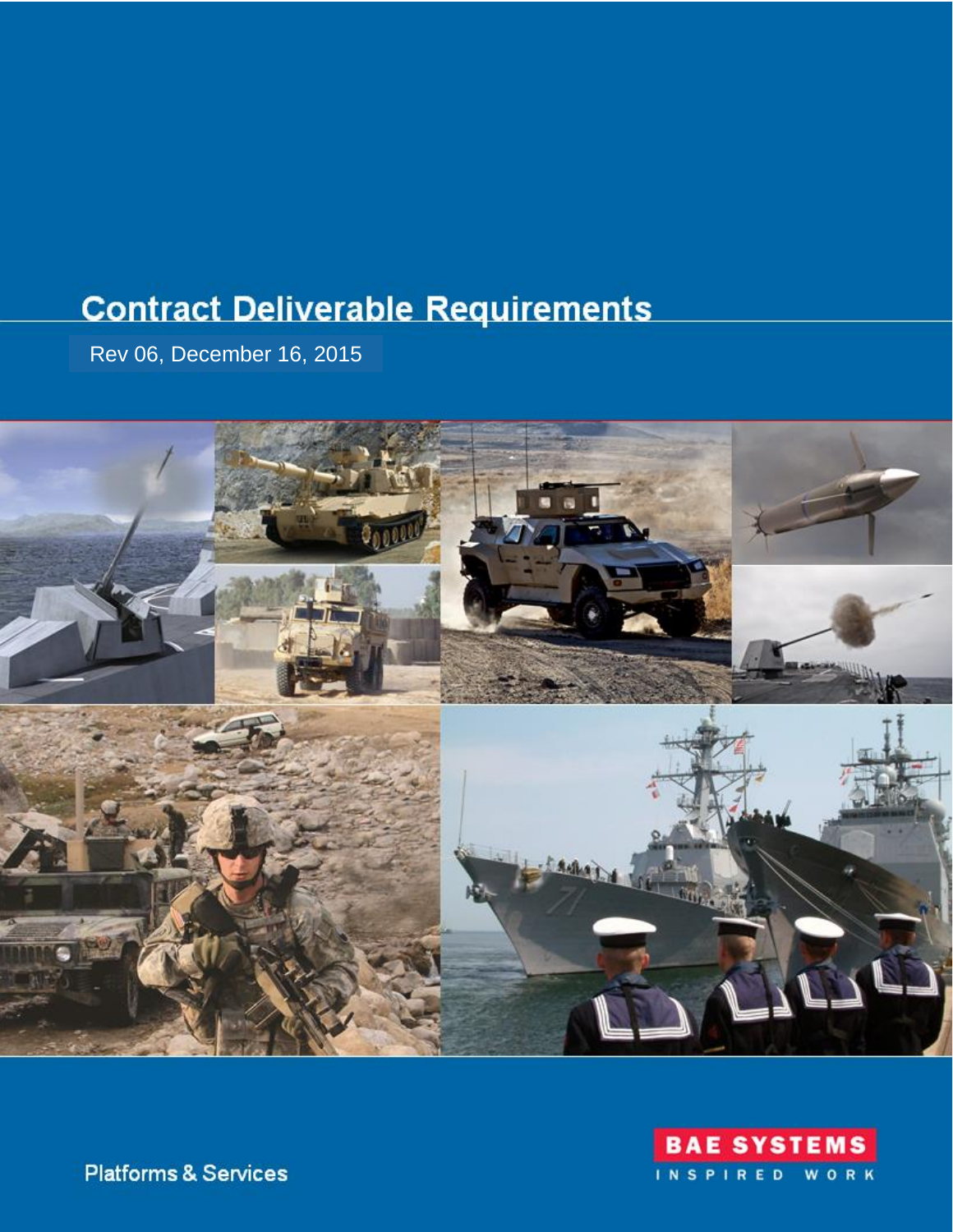| <b>Rev</b> | <b>Date</b> | <b>Change Description</b>                                                                                                                                                                                                                                                                                                                                                                                                                         | <b>Approved By</b>              | Change<br><b>Request #</b> |
|------------|-------------|---------------------------------------------------------------------------------------------------------------------------------------------------------------------------------------------------------------------------------------------------------------------------------------------------------------------------------------------------------------------------------------------------------------------------------------------------|---------------------------------|----------------------------|
| $00\,$     | 11/27/12    | <b>New Document Release</b>                                                                                                                                                                                                                                                                                                                                                                                                                       |                                 | <b>BPMS-</b>               |
|            |             |                                                                                                                                                                                                                                                                                                                                                                                                                                                   |                                 | 00647                      |
| 01         | 9/3/13      | Added verbiage to CDR 017, deleted 071                                                                                                                                                                                                                                                                                                                                                                                                            | Tom Frazho                      | <b>BPMS-</b>               |
|            |             |                                                                                                                                                                                                                                                                                                                                                                                                                                                   |                                 | 01446                      |
| 02         | 9/20/13     | Added verbiage to 001, 032, changed                                                                                                                                                                                                                                                                                                                                                                                                               | Tom Frazho                      | <b>BPMS-</b>               |
|            |             | verbiage to 057, 058, 059, 060, 061, 063,<br>and 068                                                                                                                                                                                                                                                                                                                                                                                              |                                 | 01476                      |
| 03         | 1/15/14     | Changes to CDR 006, 053 and 070                                                                                                                                                                                                                                                                                                                                                                                                                   | Tom Frazho                      | <b>BPMS-</b>               |
|            |             |                                                                                                                                                                                                                                                                                                                                                                                                                                                   |                                 | 01593                      |
| 04         | 3/10/15     | Deleted the supplier website link                                                                                                                                                                                                                                                                                                                                                                                                                 | Tom Frazho                      | <b>BPMS-</b>               |
|            |             |                                                                                                                                                                                                                                                                                                                                                                                                                                                   |                                 | 02194                      |
| 05         | 8/31/15     | Revisions to CDR 001, 002, 003, 004, 005,<br>006, 009, 016, 018, 019, 020,023, 026,<br>028, 032, 034, 041, 042, 051, 057, 058,<br>059, 060, 081. Deleted 017, 040, 053, 054,<br>063, 068, 069, 070, 072, 073, 074, 075,<br>076, 077, 078, 079, 080. Added 083.; all<br>reference of deleted CDRs have been<br>removed from the body of the document;<br>Consolidated all data submission CDRs<br>into CDR 047; deleted 048, 049, 050, 051,<br>052 | Tom Frazho                      | <b>BPMS-</b><br>02450      |
| 06         | 12/16/15    | Changes to CDR 034; Changes to CDR<br>006 for corrective action response to<br>Louisville DCMA                                                                                                                                                                                                                                                                                                                                                    | Tom<br>Frazho/Anthony<br>Conley |                            |

FØ

Thomas Frazho, Combat Systems SQA Manager

Anthony Oonley, Weapons Systems SQA Manager

 $\frac{12/16/2015}{12/16/2015}$ Date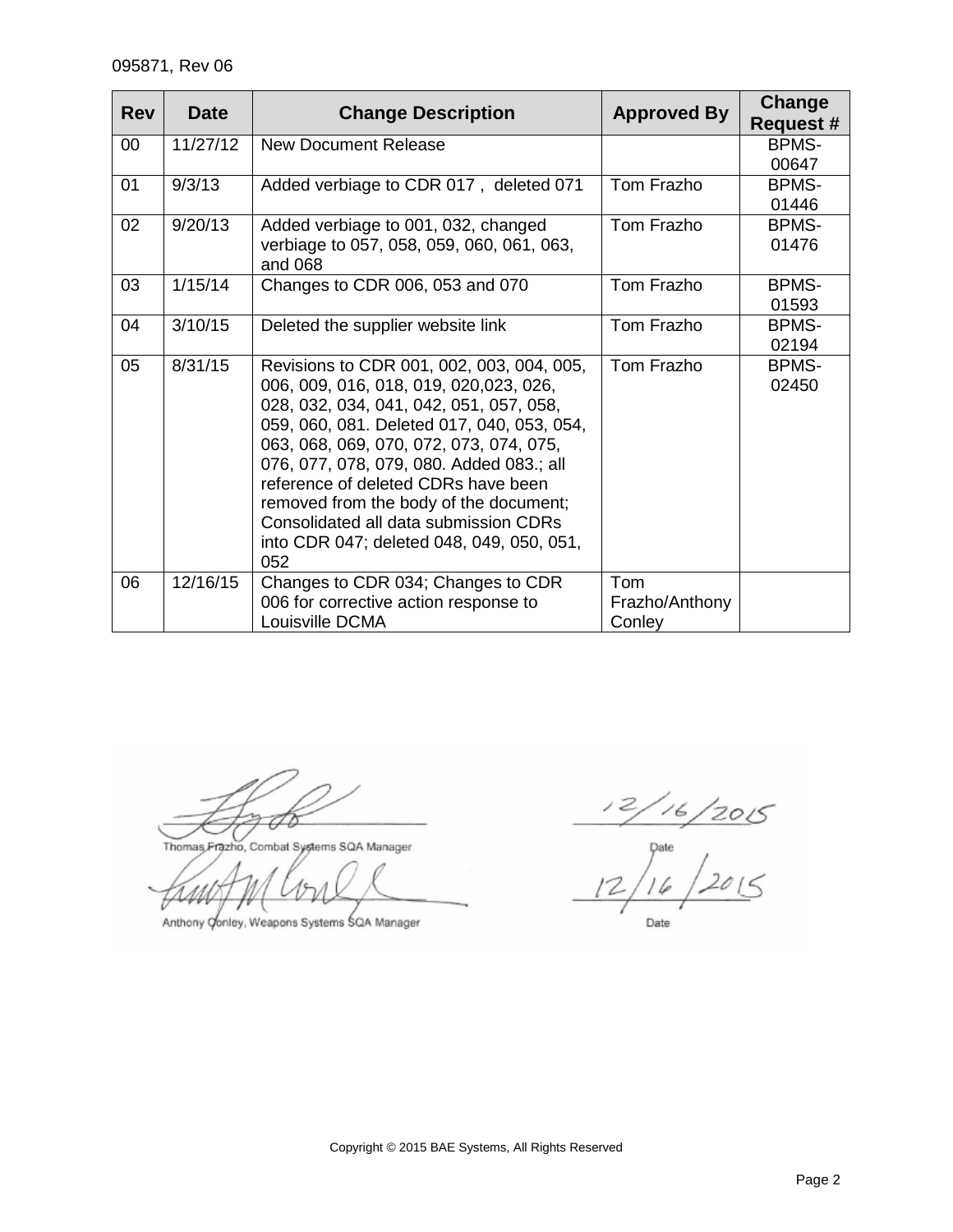# **Contents**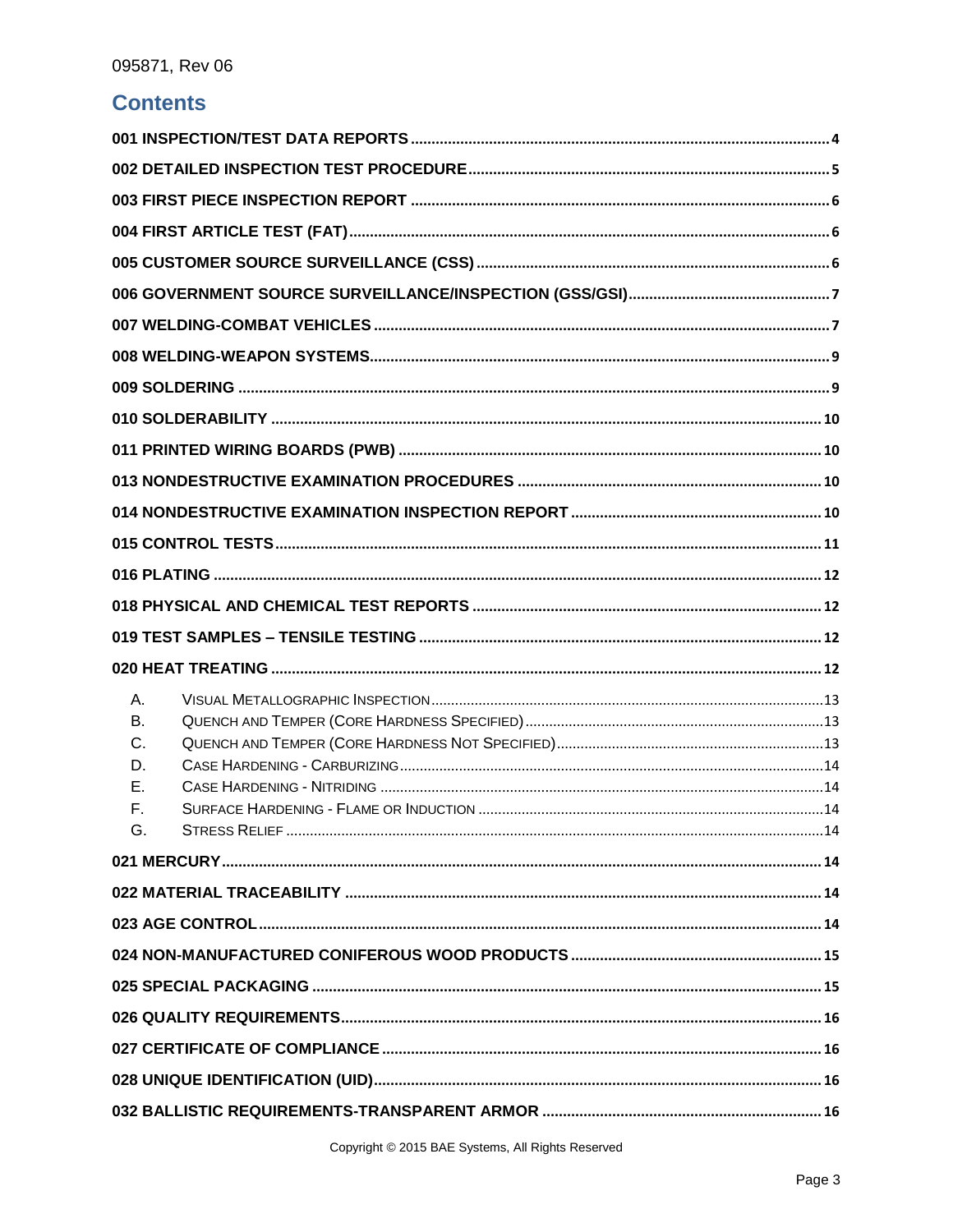| А.<br><b>B.</b> |  |
|-----------------|--|
| C.<br>D.        |  |
|                 |  |
|                 |  |
|                 |  |
|                 |  |
|                 |  |
|                 |  |
|                 |  |
|                 |  |
|                 |  |
|                 |  |
|                 |  |
|                 |  |
|                 |  |
|                 |  |
|                 |  |
|                 |  |

### <span id="page-3-0"></span>001 Inspection/Test Data Reports

All of Supplier's actual inspection/test data for the specified item shall be submitted by the Supplier to BAE Systems on a suitable form. The data shall be submitted prior to shipment of the item in accordance with the Data Submission Instructions for this item. As applicable, the data shall include the following information: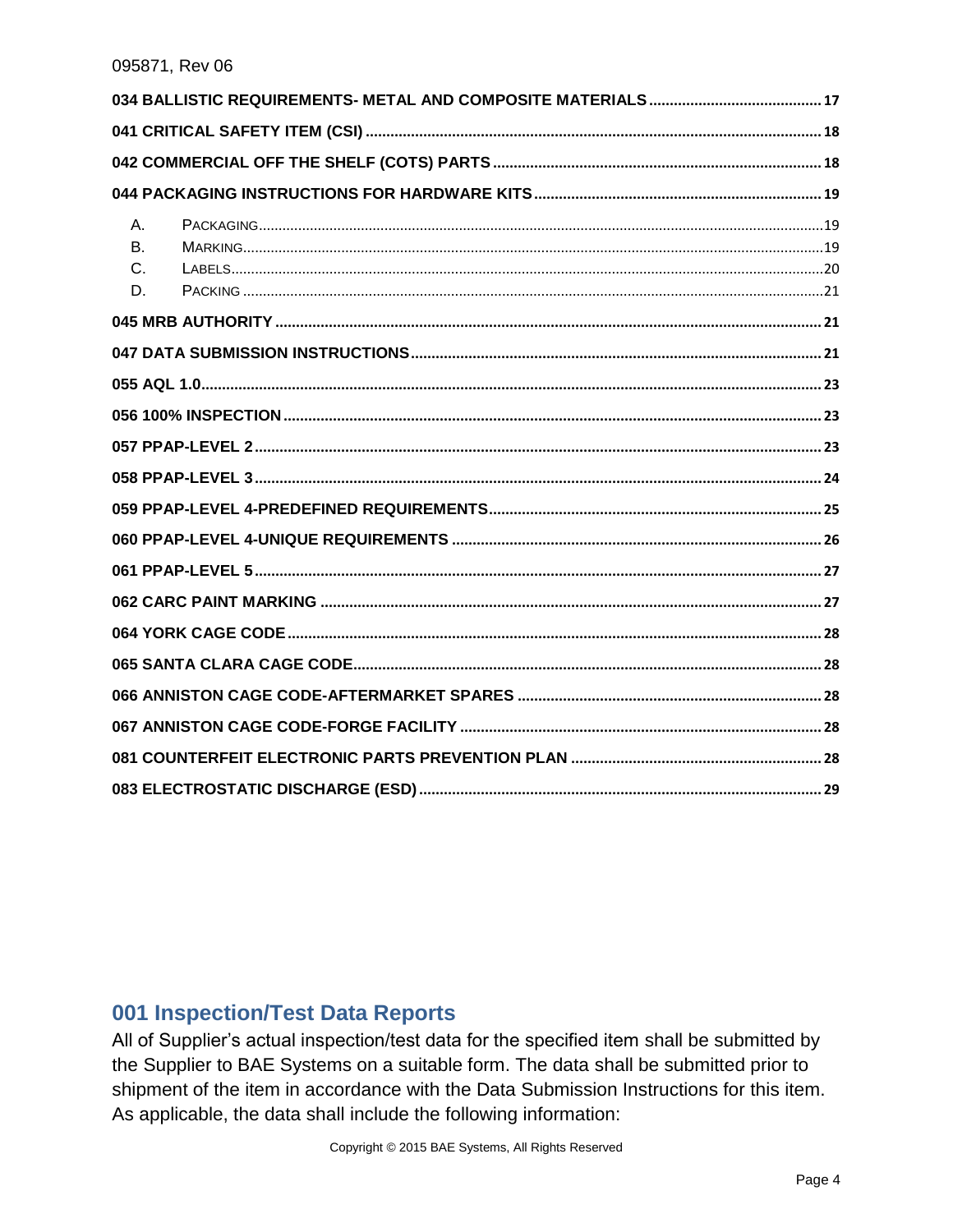- Part Number
- Serial Number
- Quantity of parts
- Identification of each characteristic inspected/tested.
- A ballooned drawing shall accompany the report to identify the characteristics inspected.
- Actual Inspection/test results
- Date of inspection/test
- Inspector's signature, stamp or initials
- Indication of First Piece (when applicable)

# <span id="page-4-0"></span>**002 Detailed Inspection Test Procedure**

The Supplier shall prepare and maintain a written, detailed inspection/test procedure for the subject item. The Supplier shall submit the procedure(s) to the BAE Systems in accordance with the Data Submission Instructions for this part prior to start of inspection/test. Each procedure shall contain the following information:

- Part Number
- Procedure Revision
- Identification of each characteristic to be submitted to inspection/test, its requirement, and drawing and/or specification requirement reference and their respective acceptance criteria
- Sequence of each inspection/test
- Equipment to be used for each inspection/test and for complex operations, the setup of the inspection/test equipment
- The inspection/test environment
- Definition of the test/inspection report documenting the test/inspection results

Changes to this inspection/test procedure shall be submitted to BAE Systems for approval prior to conduct of inspection/test.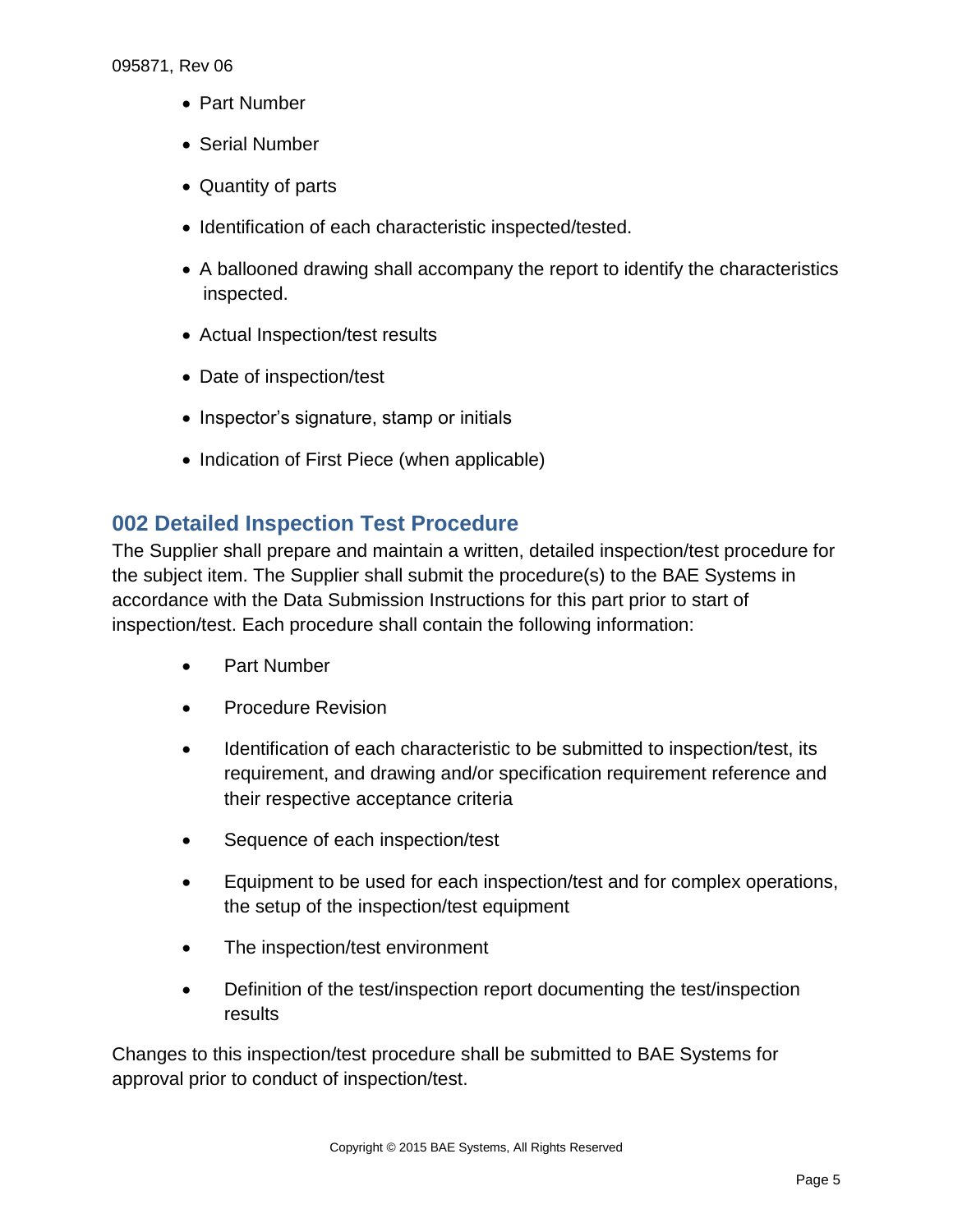### <span id="page-5-0"></span>**003 First Piece Inspection Report**

The Supplier shall submit their First Piece Inspection Report as specified in SQAM paragraph 8.3 prior to shipment of the product per the Data Submission Instructions for this item.

# <span id="page-5-1"></span>**004 First Article Test (FAT)**

The Supplier shall submit a FAT plan in accordance with the Data Submission Instructions for this item within thirty (30) days after receipt of the Purchasing Agreement. The FAT plan shall include:

- Dates for submittal of the FAT procedure
- Dates and location(s) for all testing with anticipated start/completion dates
- Date for submittal of the FAT report.

The Supplier shall update/resubmit the FAT plan to cover any changes to the schedule. The procedure and test reports may be prepared using MIL-HDBK-831 as a guide and shall be approved by BAE Systems prior to start of test. BAE Systems and its Government customer reserve the right to witness FAT testing at any point in the schedule.

Following First Article Test approval, it is the Supplier's responsibility to notify the BAE Systems Authorized Purchasing Representative to determine what testing must be repeated when any of the following occurs:

- Receipt of new Purchasing Agreement or contract
- Significant change in manufacturing process (introduction of a new manufacturing technique, etc.)
- Change in any drawing configuration, component, or sub-component parts
- Change in manufacturing location

A break in production or process in excess of twenty four (24) months, unless otherwise specified.

# <span id="page-5-2"></span>**005 Customer Source Surveillance (CSS)**

Source Surveillance, inspection, and/or test by a BAE Systems source inspection representative is required for each shipment of this item. In order to accommodate BAE Systems source inspection representatives, the Supplier shall make all facilities, equipment, inspection records, and assistance readily available.

The Supplier shall provide five (5) working days advance notification of requests for source inspection through submission of Form 092245. Requests shall be submitted in accordance with the Data Submission Instructions specified for this item. Unauthorized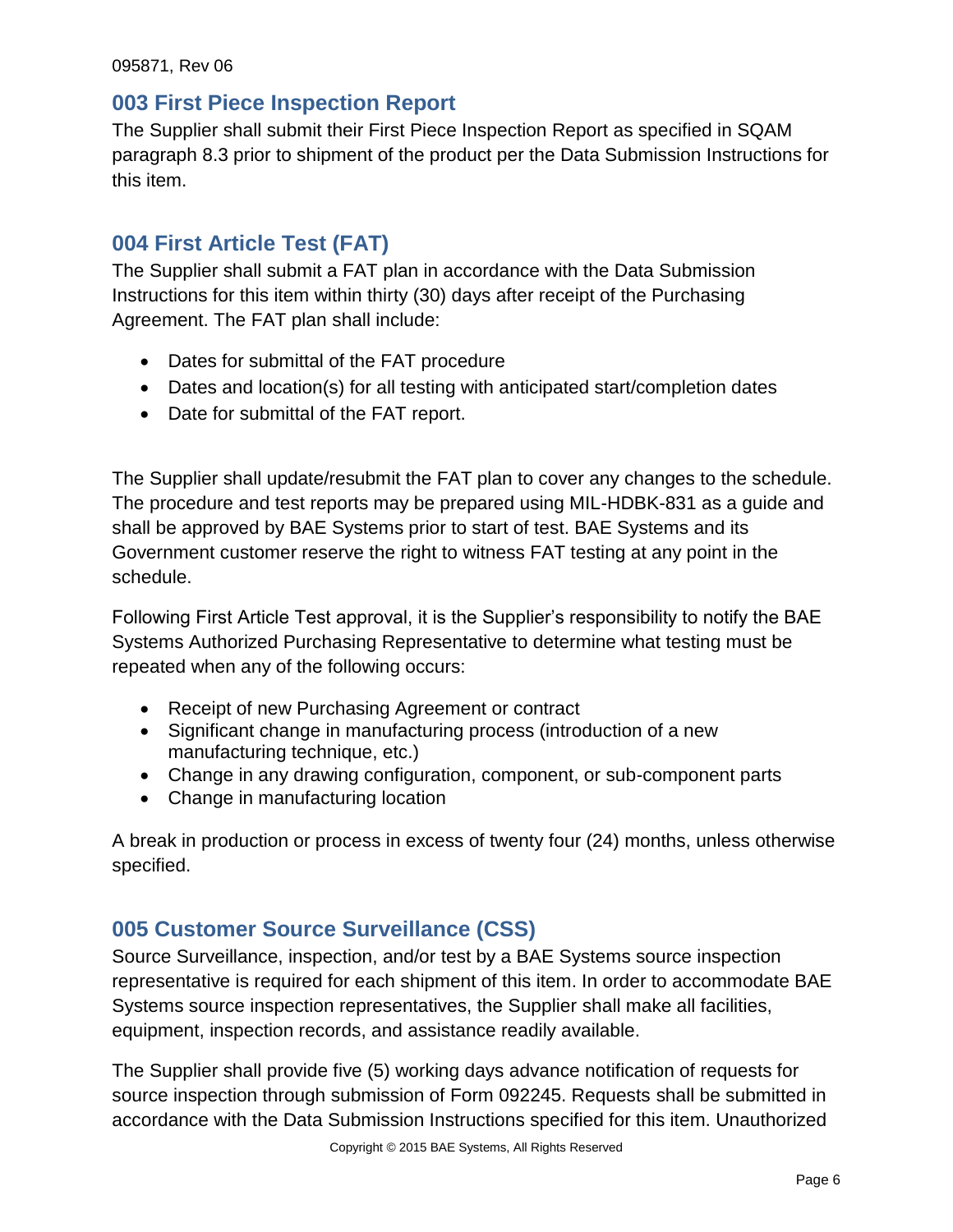shipment of product without BAE Systems source inspection may result in the shipment being rejected, a Supplier Corrective Action Request may be issued and product may be returned to the Supplier at the Supplier's expense.

# <span id="page-6-0"></span>**006 Government Source Surveillance/Inspection (GSS/GSI)**

<span id="page-6-1"></span>Government surveillance/inspection is required prior to shipment from your plant and **cannot be waived** by BAE Systems.

Upon receipt of the Purchasing Agreement, promptly notify the Government representative

who normally services your facility so that appropriate planning for Government inspection can be accomplished. If the local Government Representative directs that surveillance/inspection should take place at a sub tier supplier facility, the full wording of this requirement shall be incorporated into the Purchasing Agreement with that sub tier supplier. The text of this requirement may be incorporated by reference. At no time shall the supplier flow any Government surveillance/inspection requirements to their sub tier suppliers without the direction of their local Government Representative.

Unauthorized shipment of product without Government Source Surveillance may result in rejection and subsequent return at the Supplier's cost, and withholding of your invoice payment. GSS shall not replace Supplier inspection nor relieve the Supplier of its responsibility to meet all requirements of the purchasing agreement.

Supplier must notify BAE Systems prior to, or in conjunction with, notification to DCMA so that BAE Systems has the opportunity to schedule and perform any reviews/inspections prior to submission to DCMA.

Supplier shall notify the local Government DCMA representative of pending inspections in accordance with FAR 52.246-2(i) (2), which can be found at https://www.acquisition.gov/far/current/html/52\_246.html.

# **007 Welding-Combat Vehicles**

- **PRIOR** to implementation of the proposed process, procedure approval is required by BAE Systems Weld Engineering
- Supplying product to BAE Systems without an approved Welding Procedure Specifications (WPS) is cause for rejection
- The WPS shall include the Procedure Qualification Record (PQR) for the process
- If the Supplier has completed the BAE Systems Weld Training, they may use the BAE Systems procedures for which they are qualified
- Use of BAE Systems WPS still requires approval prior to use for each individual part number. If the Purchasing Agreement Part Number is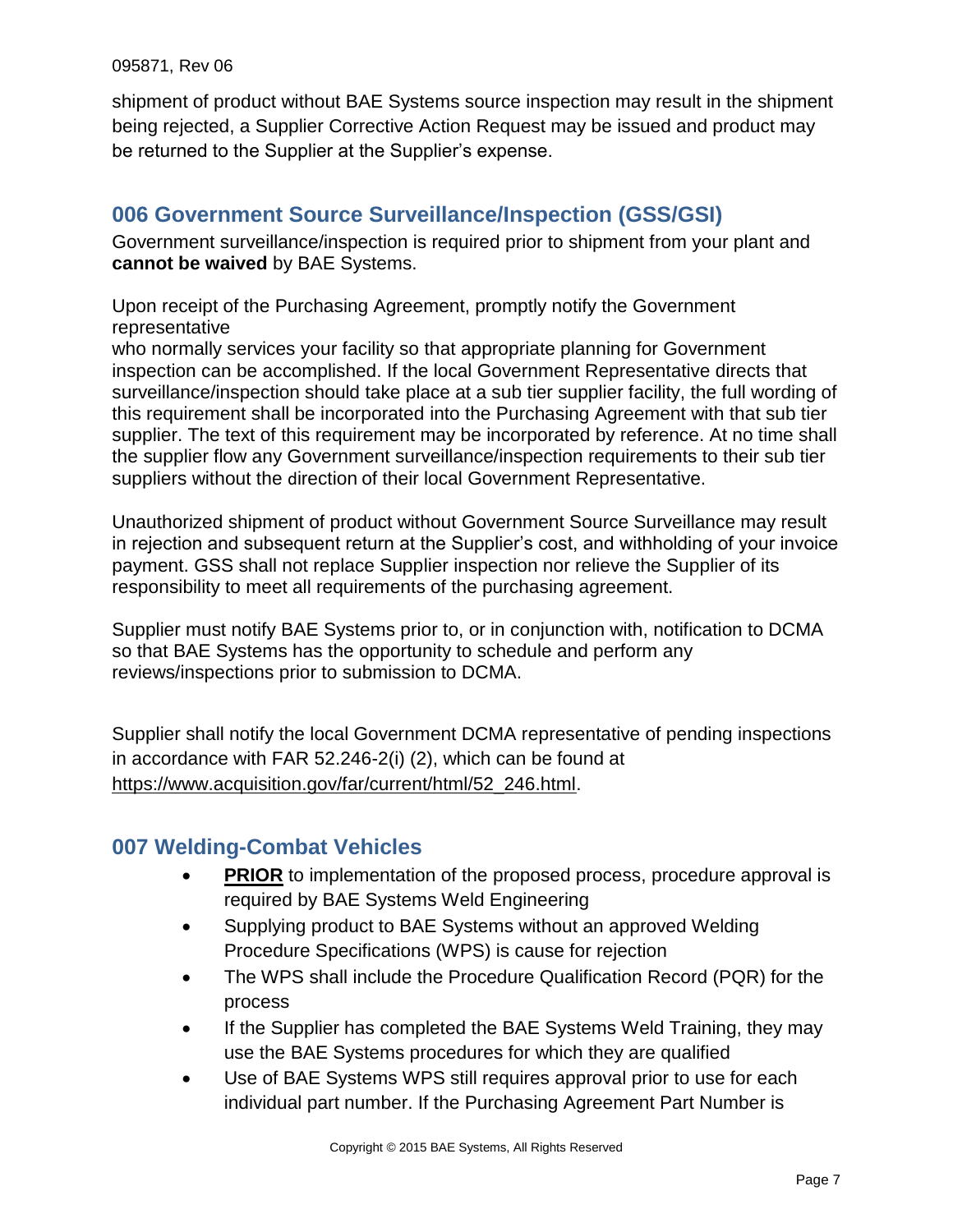changed through configuration, the WPS shall be resubmitted even if nothing is changed within the weld process/procedure

• The Supplier is responsible for the performance and maintenance of all supporting documentation required to demonstrate compliance with Purchasing Agreement requirements

#### **Aluminum and Steel Arc Welding; Resistance Welding and Brazing**

Procedure submittal requirements for aluminum, steel, resistance, and brazing weldments are addressed on the following forms/ procedures:

| <b>Form</b><br>Number/<br><b>Procedure</b> | <b>Document Title</b>                                                           |
|--------------------------------------------|---------------------------------------------------------------------------------|
| 12472301                                   | Ground Combat Vehicle Welding Code - Aluminum                                   |
| 12479550                                   | Ground Combat Vehicle Welding Code - Steel                                      |
| LAA-5128                                   | <b>Welding Procedure Extension Request</b>                                      |
| LAA-5130                                   | Brazing or Braze Welding Procedure - Cover Sheet                                |
| LAA-51301                                  | Brazing or Braze Welding Procedure                                              |
| LAA-5131                                   | Recorded Joint Welding Procedure for Resistance Welding - Cover<br><b>Sheet</b> |
|                                            | LAA-51311 Recorded Joint Welding Procedure for Resistance Welding               |
| LAA-5272                                   | Welding and Brazing Submittal Requirements and Instructions                     |

Forms are available from a BAE Systems Authorized Purchasing Representative.

Aluminum Welding Code 12472301 replaces these specifications (reference page 4, Table P.1):

- MIL-STD-1946
- MIL-STD-372
- MIL-W-45205
- MIL-W-45206

Steel Welding Code 12479550 replaces these specifications (reference page 4, Table P.1):

- MIL-STD-1261
- MIL-STD-1941
- MIL-STD-1185
- MIL-W-46086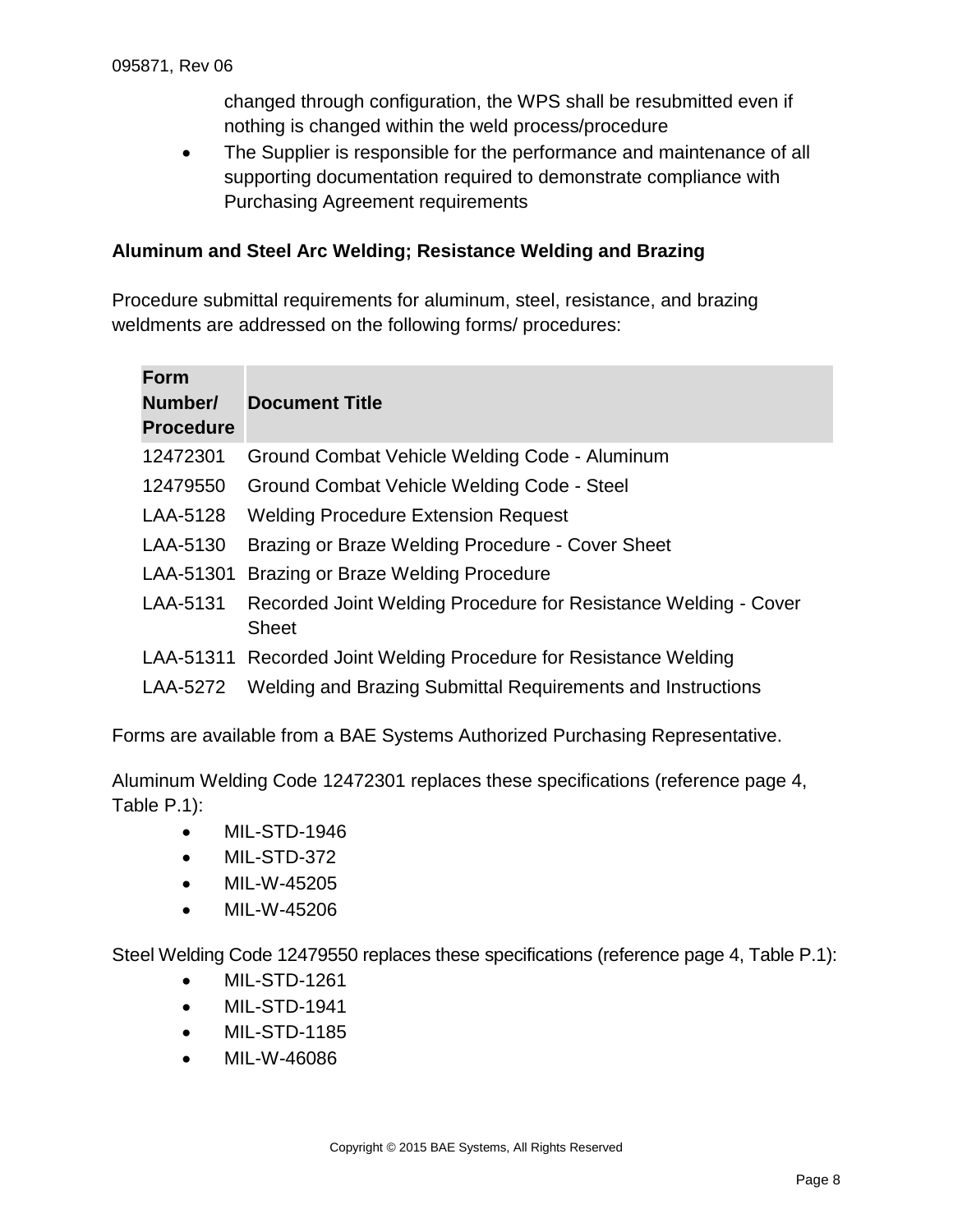# <span id="page-8-0"></span>**008 Welding-Weapon Systems**

- Prior to the Supplier's start of fabrication (or repair to raw material, casting, forgings, etc.), the Supplier shall submit procedure(s) and supporting qualification test data in accordance with the applicable specifications (including weld personnel certifications) and form KA-021 to the BAE Systems Authorized Purchasing Representative
- Supplying product to BAE Systems without an approved Welding Procedure Specifications (WPS) is cause for rejection
- The WPS shall include the Procedure Qualification Record (PQR) for the process when applicable
- If the Supplier has completed the BAE Systems Weld Training, they may use the BAE Systems procedures for which they are qualified
- Use of BAE Systems WPS still requires approval prior to use for each individual part number
- The Supplier is responsible for the performance and maintenance of all supporting documentation required to demonstrate compliance with the Purchasing Agreement requirements
- Changes/revisions to previously approved weld procedures must be submitted for re-approval

# <span id="page-8-1"></span>**009 Soldering**

- The Supplier shall submit soldering plans in accordance with the Data Submission Instructions for this item within (30) days of receipt of the Purchasing Agreement
- Procedures shall be submitted for all subcontracted soldering operations
- BAE Systems reserves the right to disapprove the plan or to require changes in the plan, which it deems necessary to ensure the product conforms to IPC J-STD-001, Class 3 and Purchasing Agreement requirements
- A new Purchasing Agreement number with the same prime contract number as previously approved does not require extension of approval
- The plan shall include, as a minimum, detailed procedures to be followed and utilized throughout all areas of performance
- The Supplier must have approval from BAE Systems prior to beginning production. This approval will be in the form of a letter notifying you that your facility has satisfactorily completed a Soldering Audit. The approved program must be utilized in the performance of Purchasing Agreement
- Any and all records required by the approved program may be requested at any time and must be immediately available for review
- BAE Systems must approve changes to this program following approval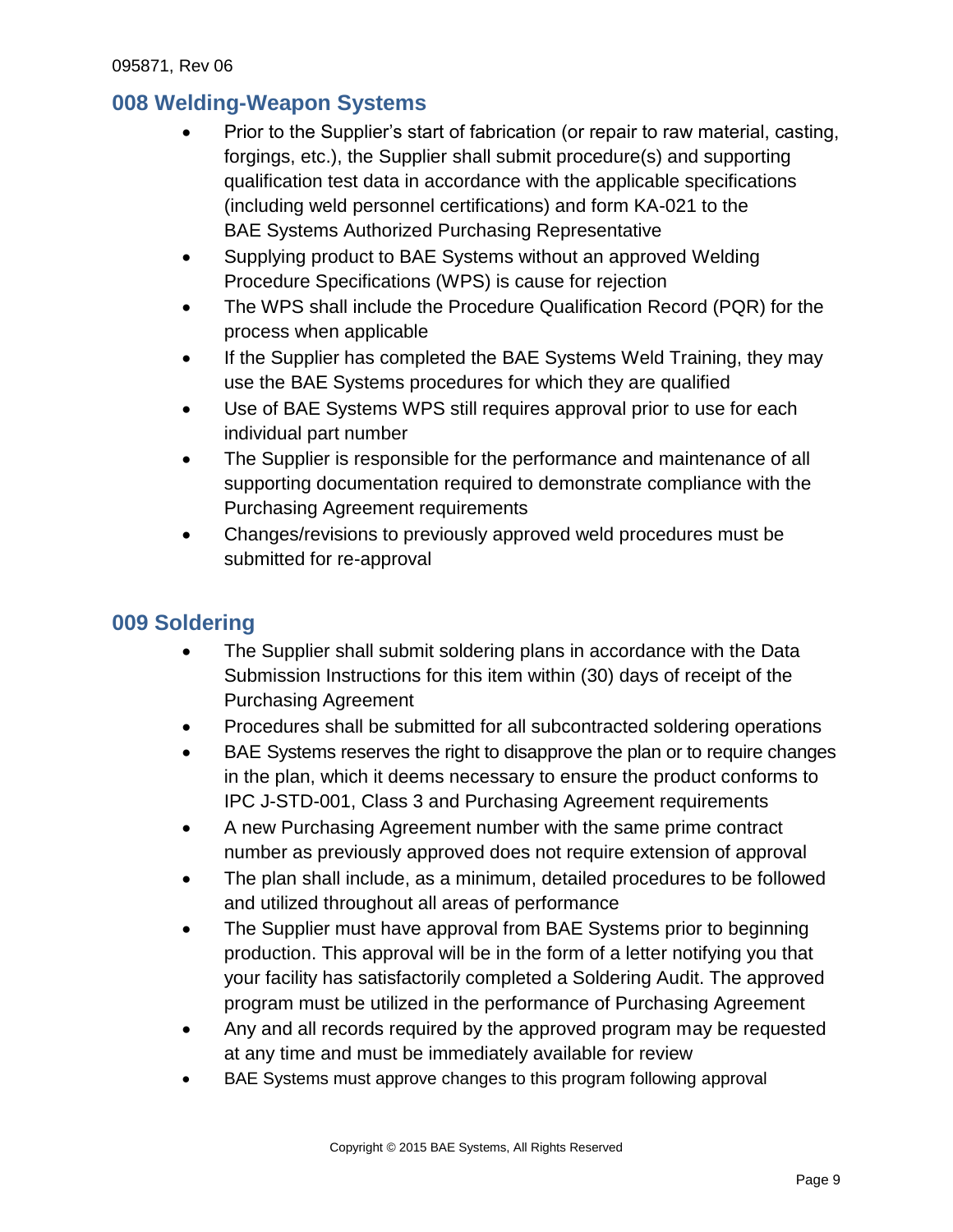### <span id="page-9-0"></span>**010 Solderability**

Material supplied shall meet the solderability requirements of the product fabrication specification. When no solderability test is specified, the test shall be performed in accordance with MIL-STD-202, Method 208.

#### **Note: One hour steam aging is required for wire.**

For each shipment, the Supplier shall provide a written certification stating that the components provided were tested and meet the applicable solderability requirements as stated above. Certification shall be submitted in accordance with the Data Submission Instructions for this item.

### <span id="page-9-1"></span>**011 Printed Wiring Boards (PWB)**

The Supplier shall provide for each shipment a written certificate stating that the boards were fabricated to the relevant specifications identified within the TDP. The certification shall be provided in accordance with the Data Submission Instructions for this item. Test coupons and microsections must be maintained for a period of two (2) years and available for examination by BAE Systems.

### <span id="page-9-2"></span>**013 Nondestructive Examination Procedures**

When the Purchase Order specifies Nondestructive Examination such as radiography, magnetic particle, liquid penetrant, or ultrasonic inspections, the Supplier shall submit the procedure to BAE Systems in accordance with the Data Submission Instructions for this part for approval. The procedure shall be submitted within thirty (30) days after receipt of the Purchasing Agreement. If the submittal is requested during performance of the Purchasing Agreement, the Supplier shall submit the procedure within three (3) days of receiving the request.

All changes to the approved procedure shall require re-submittal and approval. The revised procedure shall not be implemented until written approval is received from BAE Systems.

### <span id="page-9-3"></span>**014 Nondestructive Examination Inspection Report**

he Supplier shall furnish a certified test report stating that Nondestructive Examination(s) required per the TDP have been performed in accordance with an approved test procedure as required by the referenced specification and that the material is acceptable. The certification shall also include:

- Type of test and coverage
- Copyright © 2015 BAE Systems, All Rights Reserved Applicable procedure specification (title, number and revision)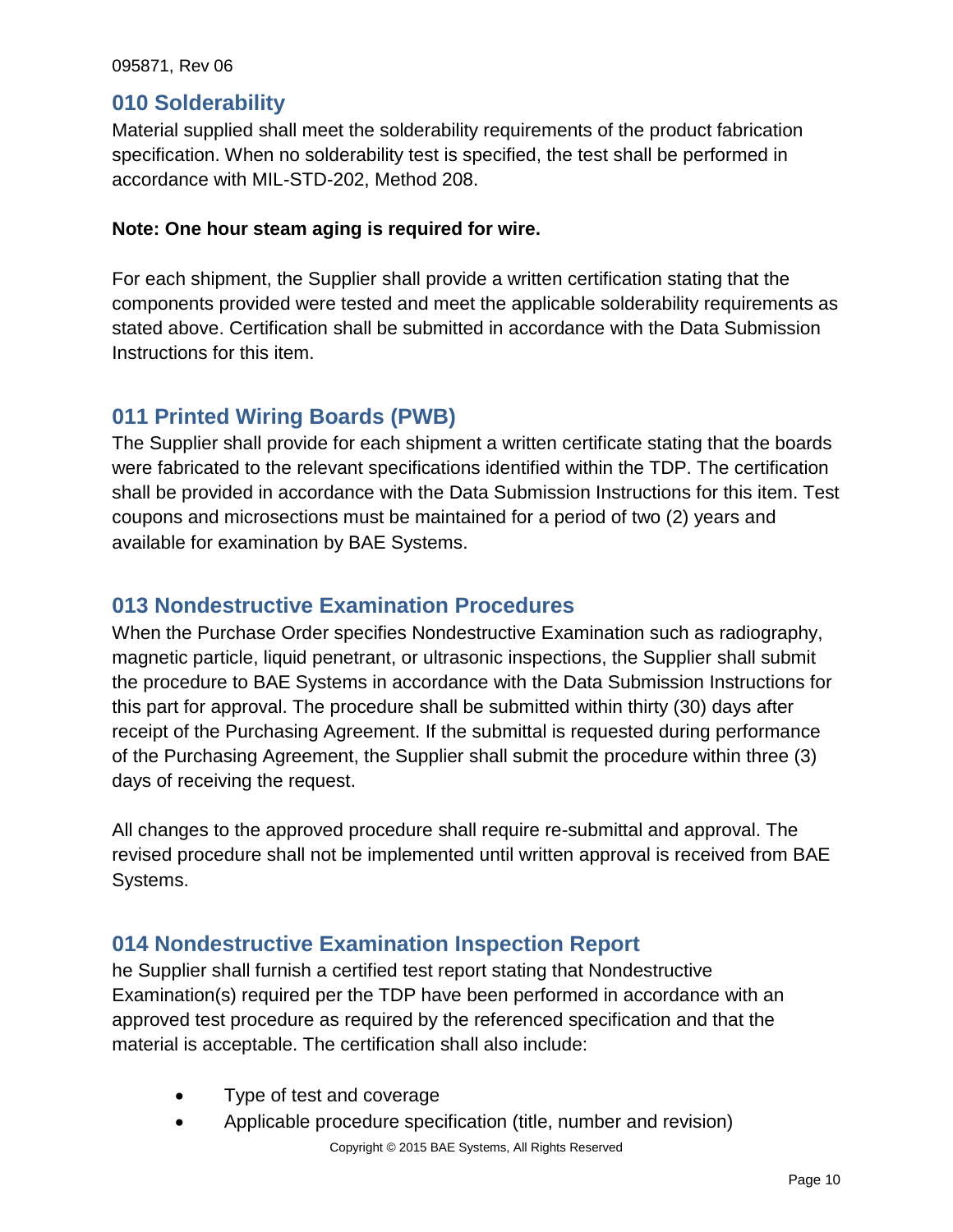- Applicable acceptance criteria (title, number and revision)
- Name and address of the company that actually performed the testing
- Certificate of process compliance

A test plan shall be developed detailing the Nondestructive Examinations to be performed (including test equipment to be used, angles to be captures in radiographic testing, etc.) and shall be made available to BAE Systems upon request.

# <span id="page-10-0"></span>**015 Control Tests**

The Supplier shall perform Control Tests at the frequency defined by the specification/QAP. The Supplier is responsible for determining the test schedule based on the production and delivery schedule for the Purchasing Agreement. The Supplier shall submit, in accordance with the Data Submission Instructions for this item, a control test procedure within thirty (30) days after receipt of the Purchasing Agreement for approval by BAE Systems. The Supplier shall notify the BAE Systems Authorized Purchasing Representative of the projected test schedule and any changes as they occur. If any failures occur, either through defect of the test equipment or of the test sample itself, the Supplier shall immediately notify the BAE Systems Authorized Purchasing Representative for further instructions prior to continuance of testing.

Following the completion of testing, a test report shall be submitted in accordance with the Data Submission Instructions for this item for approval.

MIL-HDBK-831 should be used as a guide in developing the test report format. As a minimum, the test report shall include:

- BAE Systems Part Number
- BAE Systems Purchasing Agreement Number
- Prime Contract Number (this is specified on the Purchasing Agreement)
- Applicable drawings/specification and revision level
- Type of test (i.e., Group "C," Group "D," etc.)
- Tests performed and results
- Test completion date
- Sample size
- Sample identification, if applicable
- Production interval (or Purchasing Agreement line number)
- Printed name, signature, and title of Supplier's representative
- Report date
- Any additional data or information required to show full compliance to the control test requirements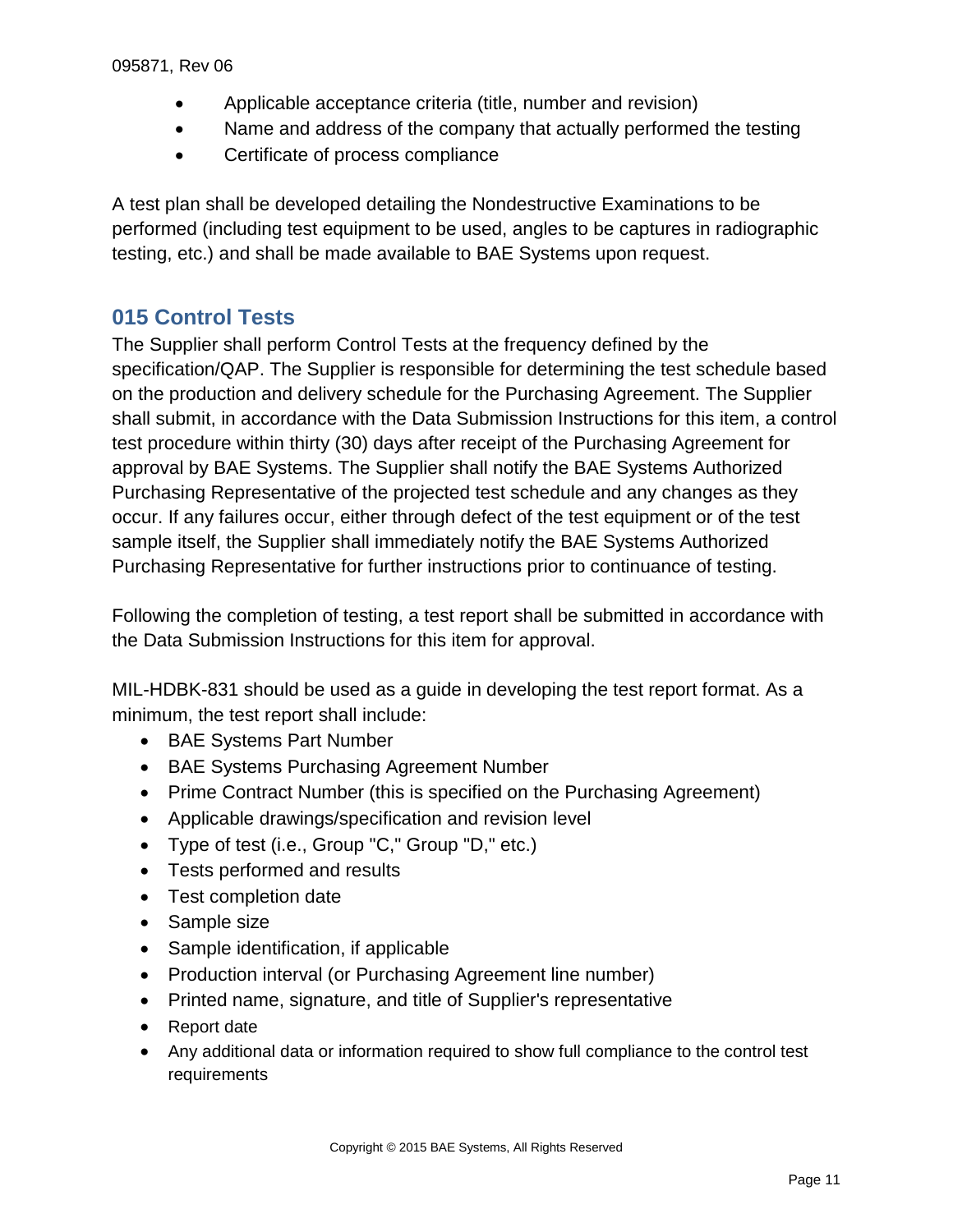# <span id="page-11-0"></span>**016 Plating**

The Supplier shall provide written certification documenting that the plating was performed in accordance with drawing and Purchasing Agreement requirements. The facility actually performing the plating shall prepare the certification. When baking for hydrogen embrittlement relief is required, the certification shall define the required bake time at temperature and contain a statement that the items were baked at the required temperature for the required minimum time specified in accordance with the required revision level of the specification.

Certification **MUST** include as a minimum:

- Part number
- Purchasing Agreement number
- Plating process specification used
- Baking temperature
- Baking time
- A statement that the baking operation was started within 3 hours of plating completion
- Complete lot traceability to all certifications related to the BAE Systems Purchasing Agreement
- Signature/title of the Supplier's representative
- Report date

# <span id="page-11-1"></span>**018 Physical and Chemical Test Reports**

**With each shipment, the Supplier shall provide a material certification including all actual chemical, mechanical, and/or physical test results pertaining to the material shipped under this Purchasing Agreement with traceability to the original mill/manufacturer, heat lot, and country of origin, as applicable. This data shall be provided to BAE Systems in accordance with the Data Submission Instructions for this part.**

# <span id="page-11-2"></span>**019 Test Samples – Tensile Testing**

With each shipment, the Supplier shall provide a set of two samples (un-machined test bars/sheet stock) suitable for the mechanical testing as required by Purchasing Agreement or referenced specification. Both shall be made from the same melt and heat treated in the same lot as the supplied parts. Identify by paint marking.

# <span id="page-11-3"></span>**020 Heat Treating**

With each shipment, the Supplier shall provide a written certification that heat treatment was performed in accordance with drawing and Purchasing Agreement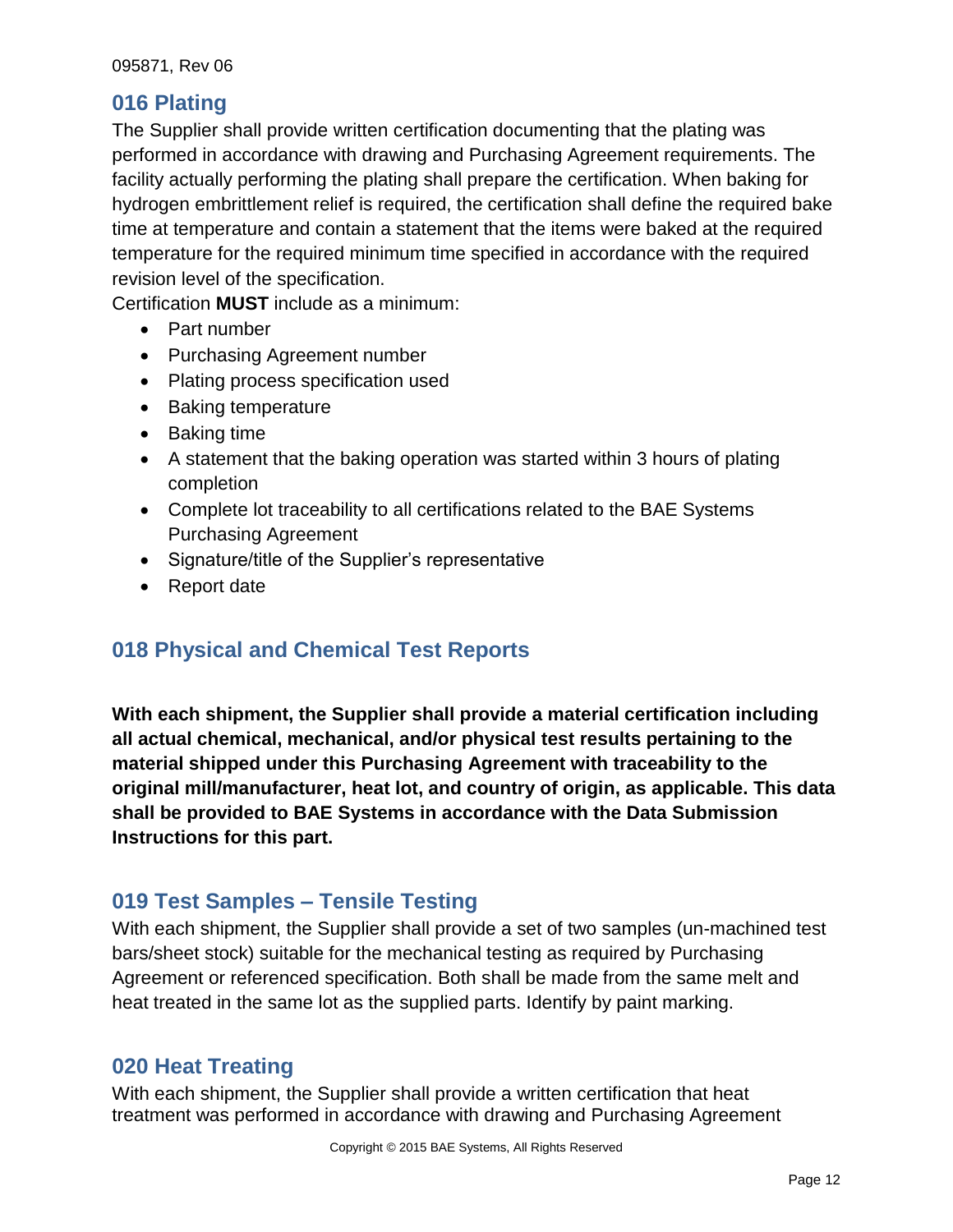requirements.

Supplier shall conduct a visual inspection for cracks or other injurious defects.

When the drawing specifies a hardness range for materials due to quench and temper or other practices, actual results shall recorded on the certification.

When heat treating is performed by a facility other than the Supplier shown on Purchasing Agreement, the name of that subcontractor and a copy of the certificate furnished by the subcontractor for the heat treatment shall be furnished to BAE Systems.

When specified on the drawing and/or the Purchasing Agreement, test samples shall be provided to BAE Systems for evaluation.

<span id="page-12-0"></span>The below processes shall be completed as stated per specific drawing requirements.

### **A. Visual Metallographic Inspection**

Visual inspection at a magnification of 5X shall be performed on heat treated items. Cracks, seams, laps or other injurious defects shall not be allowed. For steel carburized parts, the heat treat condition prior to carburizing shall be either quench and tempered or normalized and tempered. Heat treat process and atmosphere control shall be such that no decarburization occurs on the surface as detectible by metallographic sectioning under magnification at 100X, method specified on drawing or appropriate specification. Exceptions are stress-proof, fatigue-proof, precipitation hardening grades of steel, marging steels and structural steel such as HY-, HY-100, Cor-ten, etc. This will minimize distortion and assure that proper hardness is achieved.

### <span id="page-12-1"></span>**B. Quench and Temper (Core Hardness Specified)**

A test specimen (or additional part) of the same alloy and same size, within 20% of the largest cross section thickness, shall be heat treated with each heat treat lot. The test sample shall have a length at least one inch longer than the section thickness or two times the diameter. The specimen or sample part shall be cross sectioned at mid-length of the largest cross section thickness plus or minus 3/8 inch. The Supplier shall submit a report including the actual surface hardness and core hardness at ½ radius (core hardness measured on cut surface).

# <span id="page-12-2"></span>**C. Quench and Temper (Core Hardness Not Specified)**

The report shall include a statement of the surface hardness findings for each heat treat lot. Testing shall be done in areas identified on the drawing or in such a manner as to not damage the critical surface finish as defined by the drawing.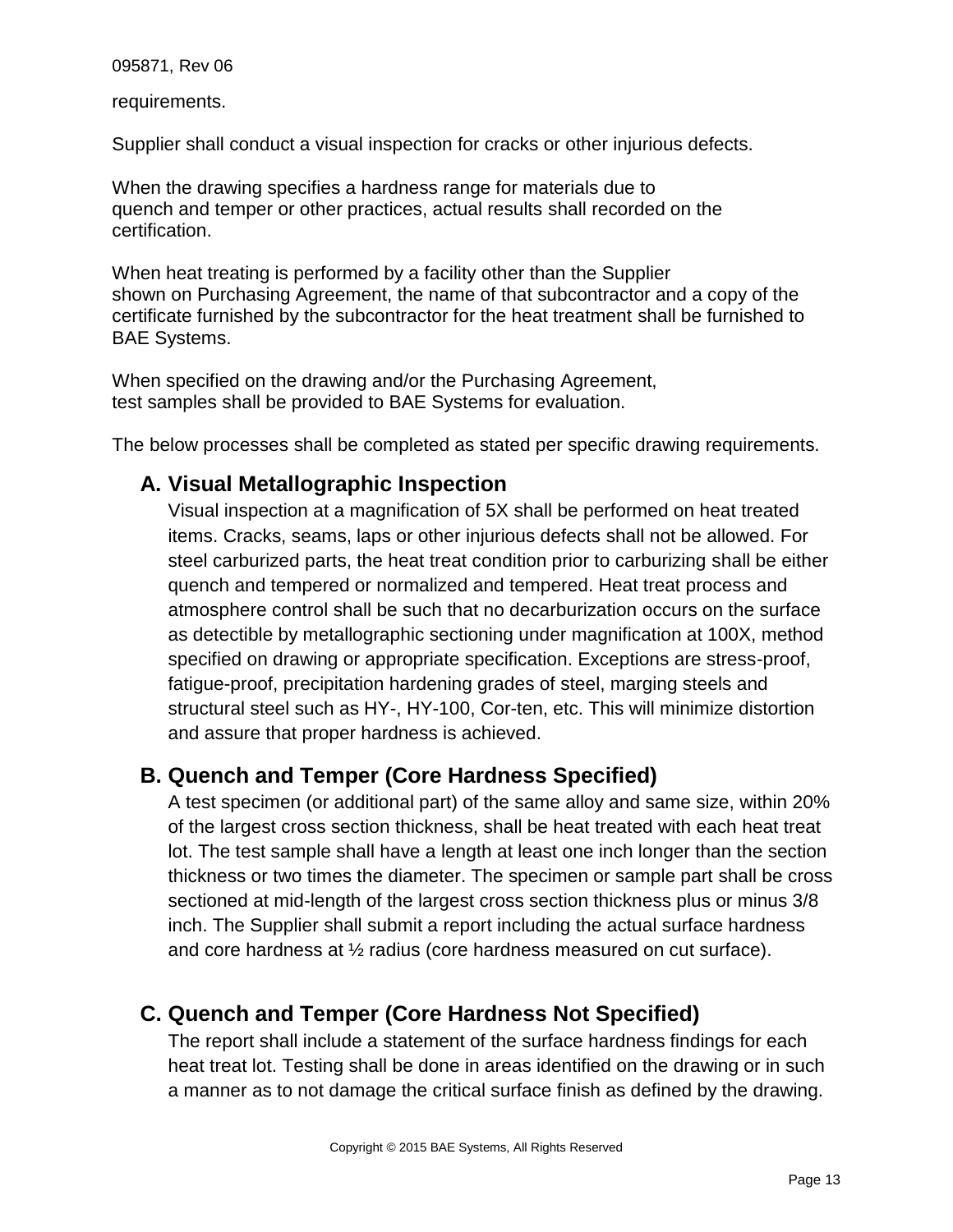# <span id="page-13-0"></span>**D. Case Hardening - Carburizing**

A test specimen of the same alloy and similar configuration as the part shall be processed with each heat treat lot to verify case depth, surface and core hardness requirements, and microstructure. The Supplier shall submit a report with the required case depth hardness actual results obtained and microstructure per specified standard. Certification shall be submitted with each heat treat lot.

# <span id="page-13-1"></span>**E. Case Hardening - Nitriding**

A test specimen of the same alloy, same hardness, and similar configuration as the part shall be processed with each heat treat lot to verify case depth, hardness requirements, and to monitor thickness of white layer. The Supplier shall submit a report with required case depth, hardness, process temperature, and actual results obtained. Certification shall be submitted with each heat treat lot.

### <span id="page-13-2"></span>**F. Surface Hardening - Flame or Induction**

The Supplier shall provide certification with each lot reporting the actual case depth, surface and core hardness values obtained. First Article proof tests with pattern, equipment power setting, quench media, and other critical process parameters shall be maintained by vendor.

### <span id="page-13-3"></span>**G. Stress Relief**

Certification shall report the actual processing time, temperature and number of cycles for each lot as defined in the drawing or specification.

### <span id="page-13-4"></span>**021 Mercury**

With each shipment, the Supplier shall provide certification that the material shipped under this Purchasing Agreement does not contain functional mercury in any form and that no mercury-bearing instruments and/or equipment that might cause contamination have been used in the manufacture, fabrication, assembly, or testing of any material shipped under this Purchasing Agreement. This requirement must be included in all sub-tier Purchase orders however certification is only required from the BAE Systems tier 1 supplier.

# <span id="page-13-5"></span>**022 Material Traceability**

All finished product lots must be traceable to raw material heat/lots, and the Supplier must maintain material traceability throughout all steps of the manufacturing process including any outside processing.

# <span id="page-13-6"></span>**023 Age Control**

Copyright © 2015 BAE Systems, All Rights Reserved Age-sensitive items include, but are not limited to, paint, adhesives, and rubber products. The following requirements apply to all items with this requirement: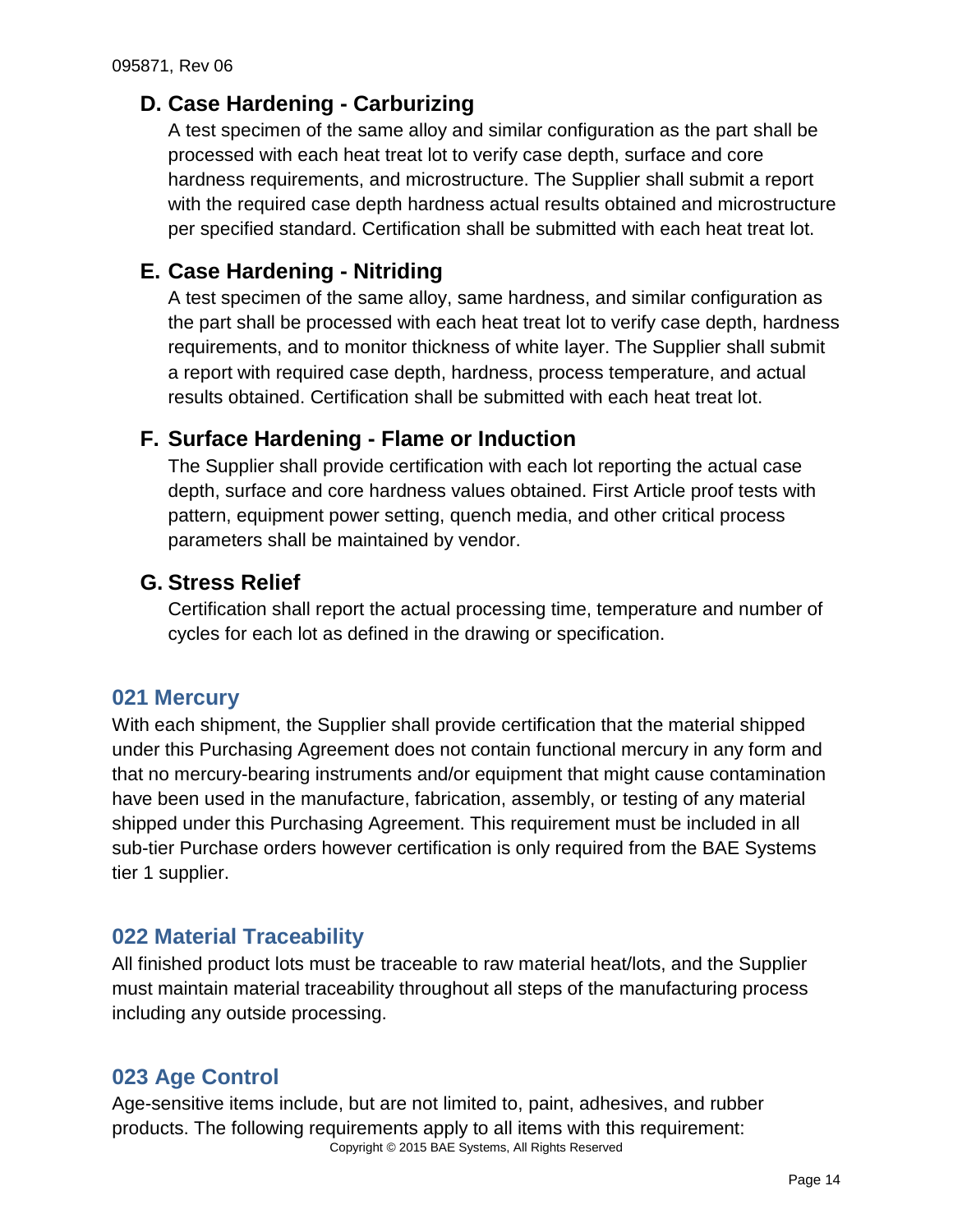- Age-sensitive items shall be delivered as directed by requirement assigned from below.
	- a) With a minimum of 50% of the shelf life remaining or
	- b) With a minimum of 75% of the shelf life remaining.
	- c) With a minimum of 85% of the shelf life remaining.
	- d) Other as directed by contract.
- Age-sensitive items shall be delivered with a minimum of50% of the shelf life remaining or as directed by contract.
- All age-sensitive items and their respective shipping containers shall be permanently marked with the cure/manufacture and the expiration dates in addition to any other marking requirements
- For parts delivered on a spool or reel, the marking must be applied to a visible location on the outside of the spool or reel
- The cure/manufacture and expiration dates shall be in either Quarter/Year format (for product with a shelf life in excess of three (3) years) or Month/Year format (for product with a shelf life of three (3) years or less). The method of marking and the marking height shall be in the manufacturer's format, however the marking shall not affect the part's form, fit, or function

| Example: | <b>CURE</b> | 4Q/2010 |
|----------|-------------|---------|
|          | FXP         | 4Q/2016 |

- In addition to the requirements of SQAM paragraph 8.5, Certificates of Conformance for age sensitive items shall include:
	- Lot traceability by run, batch, lot, or date of manufacture
	- Shelf life expiration date (as required by specification)
	- Storage conditions to achieve shelf life, if not stated on the material package

### <span id="page-14-0"></span>**024 Non-manufactured Coniferous Wood Products**

All wooden pallets and wood containers produced entirely or in part of nonmanufactured softwood species shall be constructed from heat-treated coniferous material. This material must be certified accordingly by an accredited agency recognized by the American Lumber Standards Committee (ALSC) in accordance with Non-manufactured Wood Packaging Policy and Non-manufactured Wood Packaging Enforcement Regulations. The Supplier shall maintain on file at their facility, and provide upon request to BAE Systems, a certificate of conformance from the accredited heat treat facility.

### <span id="page-14-1"></span>**025 Special Packaging**

Material is to be packaged in accordance with the packaging instructions provided in the body of or attached to this Purchasing Agreement. A statement that the packaging is in accordance with the specified requirements will be included in the Certificate of Compliance (reference SQAM paragraph 8.5).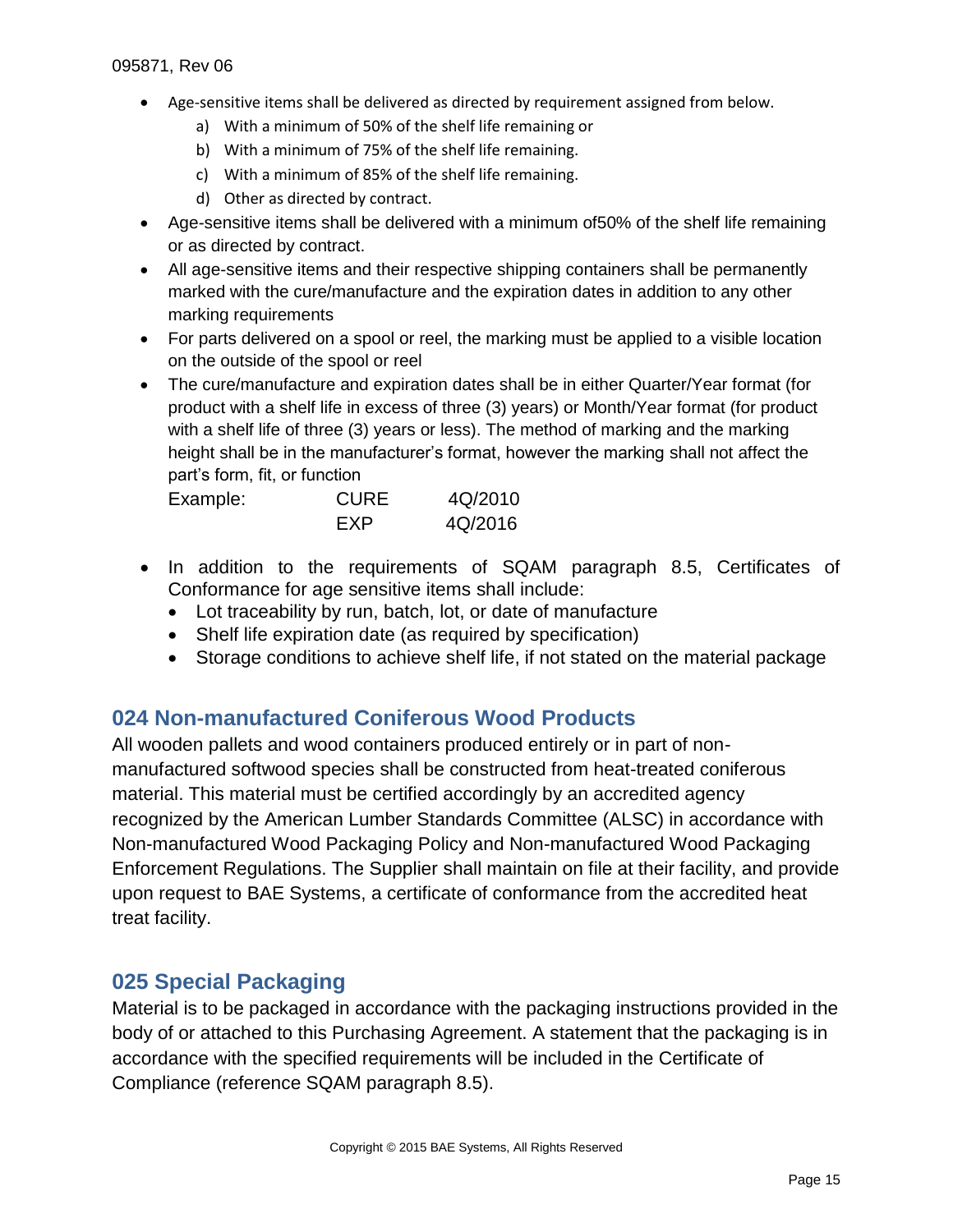### <span id="page-15-0"></span>**026 Quality Requirements**

The Supplier **shall** maintain on file, and provide to BAE Systems upon request, objective quality evidence demonstrating compliance to all of the requirements of this Purchasing Agreement. When documentation is requested by BAE Systems, the documentation shall be provided in a commonly readable electronic format and **shall** be provided to BAE Systems in accordance with the Data Submission Instructions for this part.

### <span id="page-15-1"></span>**027 Certificate of Compliance**

The Supplier shall provide with each shipment a copy of their Certificate of Compliance as defined by paragraph 8.5 of the SQAM. Copies shall be delivered as specified by the Data Submission Instructions for this item.

### <span id="page-15-2"></span>**028 Unique Identification (UID)**

This item requires UID marking in accordance with the TDP requirements. If the UID marking is already present, verify that it is intact and able to be scanned. If the scan fails, replace the existing marking with new UID marking.

It is acceptable to add UID marking to an existing data plate as long as the following human readable information (HRI) is present:

- Cage Code
- Part Number
- Serial Number

### <span id="page-15-3"></span>**032 Ballistic Requirements-Transparent Armor**

A ballistic first article test shall be performed and accepted prior to any production of transparent armor. All drawing and specification requirements shall be met as required for the ballistic FAT and ballistic lot testing.

BAE Systems source inspection shall be requested prior to shipping the samples for ballistic testing.

In addition to the marking requirements, specified in the PO and on the drawings, ALL test specimens, shipping containers and associated documents shall be clearly marked "First Article Sample" or "Lot Sample."

All Ballistic test documentation shall be provided in accordance with the Data Submission Instructions for this item.

Following Ballistic First Article approval, the supplier shall submit lot samples for testing per the schedule in the ballistic test specification.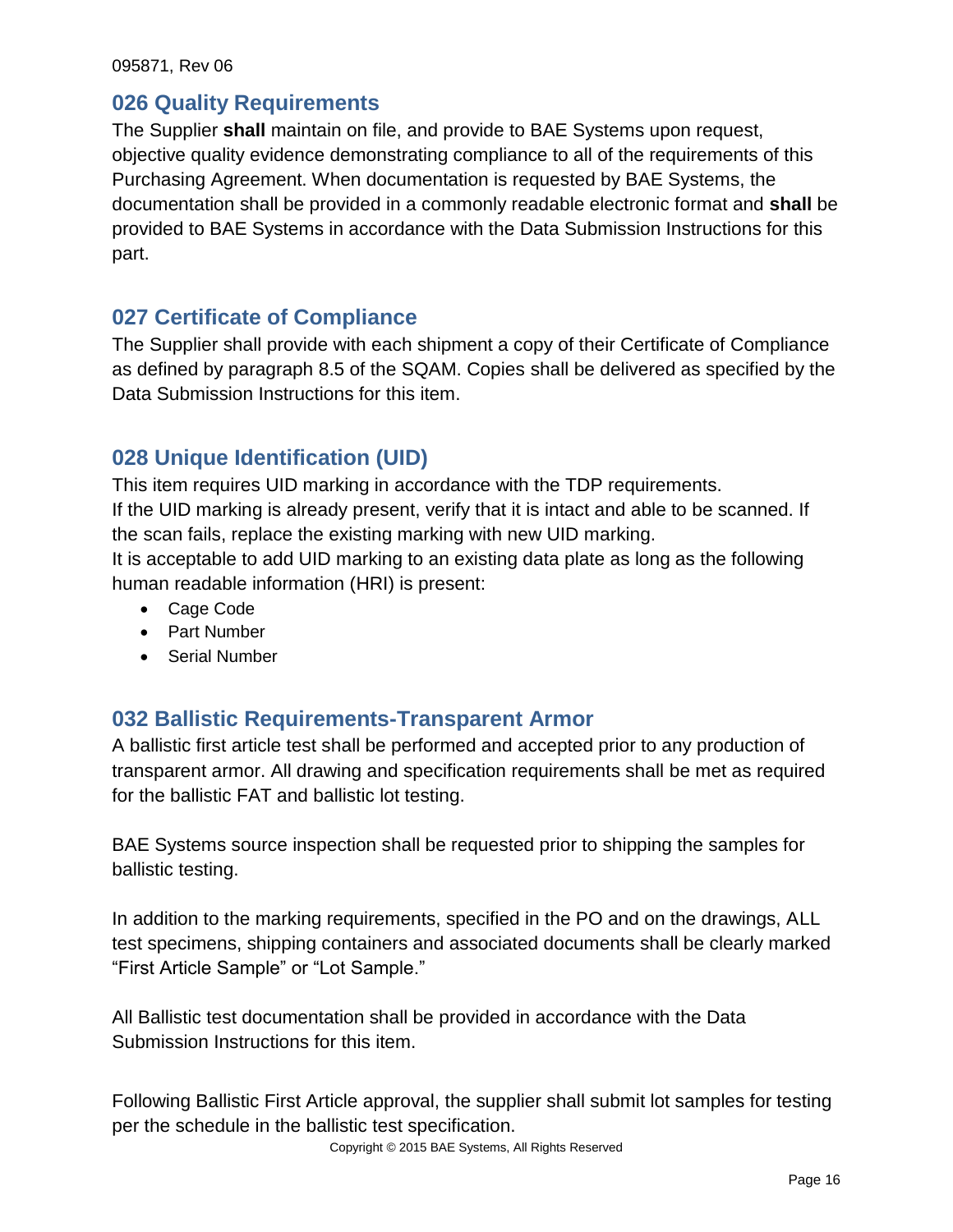### <span id="page-16-0"></span>**034 Ballistic Requirements- Metal and Composite Materials**

FIRING RECORDS (Plate and Composite):

The Supplier shall provide a copy of the:

- Physical and Chemical Test Reports
- Government Ballistic Test Certification, including firing number for each heat/lot of ballistic material. Results shall be submitted in accordance with the Data Submission Instructions for this item.

#### FIRING RECORDS (CASTING):

 For armor castings and extrusions, the Supplier shall maintain a listing of Government approved firing numbers for all material recipes supplied to BAE Systems. Results shall be submitted in accordance with the Data Submission Instructions for this item.

#### FIRING RECORDS (ALUMINIM FORGINGS):

 Require ballistic test for each log, including longitudinal and transverse tensile tests per MIL-DTL-45225. Results shall be submitted in accordance with the Data Submission Instructions for this item.

#### MIL-DTL-46100/12560 STEEL ARMOR THERMALLY CUT EDGES:

Shall meet the following:

#### PROCEDURE:

- Supplier shall have a written and controlled Procedure for cutting steel armor.
- The Procedure shall be a range of cutting parameters (similar to a Weld Procedure) including:
	- o Thickness range, energy level (laser wattage, plasma parameters, etc.), and travel speed.
	- o Samples shall be made from each range to qualify the Procedure and test for:
		- Heat affected zone (hardness traverse)
		- Edge cracking (Magnetic Particle or Liquid Penetrant Inspection)

#### PROCESS INSPECTION:

- Visual Inspection Per ASNT Level I (minimum) Frequency = 100%
- Non-destructive test frequency (based on 12369234)
- ANSI/ASQ Z 1.4 Inspection Level II, AQL 2.5%
	- $\circ$  i.e. For Lot = 50, Inspection Level D = 5 samples inspected
	- o If rejectable indication is found, institute 100% inspection of subject lot.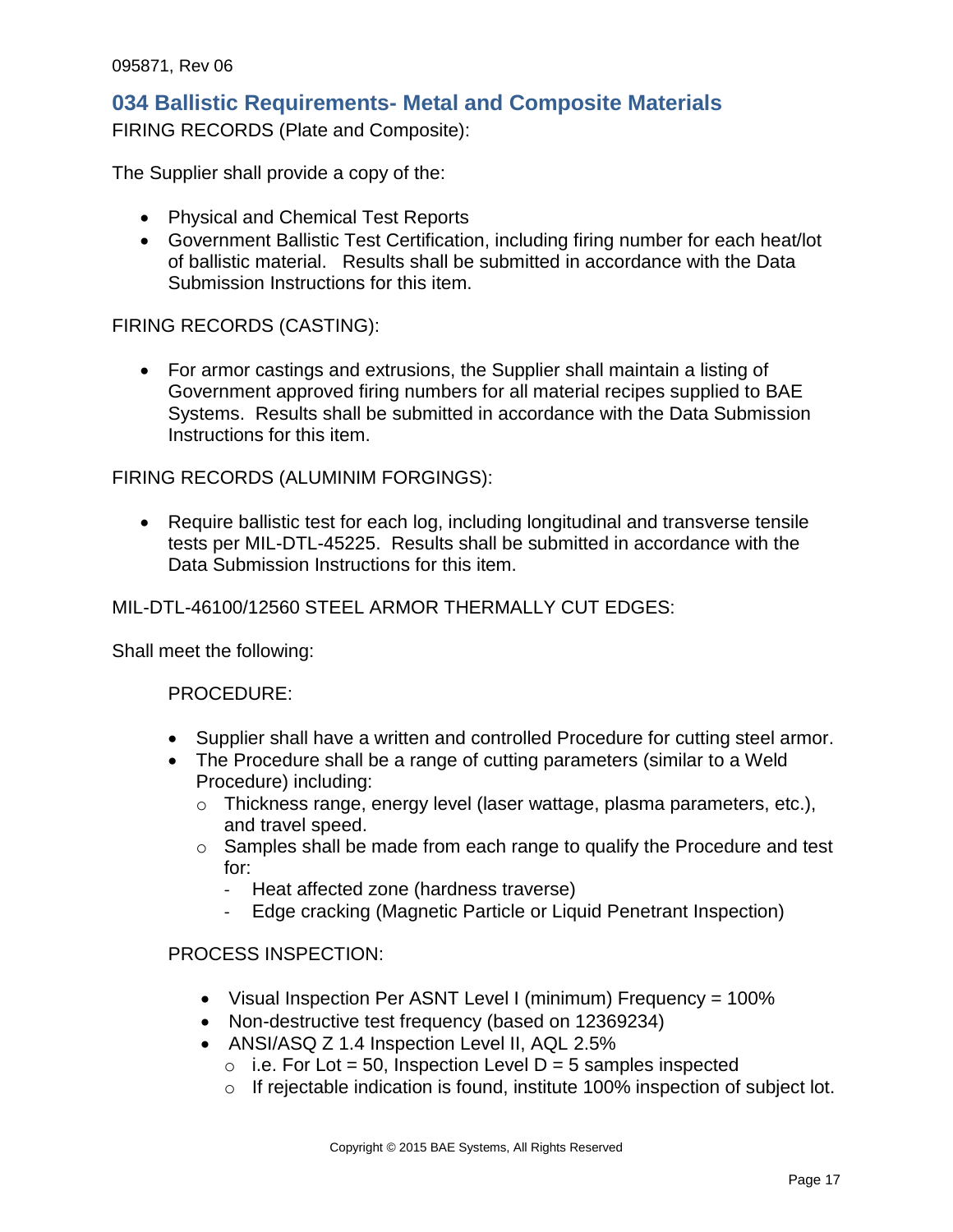• Inspection SHALL be performed in accordance with ASTM E1417 (Liquid Penetrant) or ASTM E1444

(Magnetic Particle).

• Inspection Personnel shall be a minimum of ASNT Level I or II.

#### DEFINITION:

Lot – Shall mean "inspection lot" or "inspection batch" of parts of the same material, the same thickness and processed continuously under one Procedure.

Example – Supplier A cuts 10 Part Numbers, with different quantities, all from the same thickness of high hardness armor. If they are processed (cut) in a constant continuous process, then the collection of parts can be inspected as one Lot.

#### RESULTS:

Non-Destructive Inspection documentation shall be provided in accordance with the Data Submission instructions for this item.

### <span id="page-17-0"></span>**041 Critical Safety Item (CSI)**

The Supplier shall provide documentation for all Critical Safety Items (CSI), Hardness Critical Items (HCI), or Observable Critical Items (OCI) identified for this item by the TDP. **Sample size for this inspection shall be 100% for the identified characteristic(s).** Actual results, including an authorized signature and date of acceptance, traceable to a specific shipment shall be recorded and provided prior to shipment. Submission of documentation shall be made in accordance with the Data Submission Instructions for this item.

### <span id="page-17-1"></span>**042 Commercial Off The Shelf (COTS) Parts**

Commercial Off the Shelf (COTS) parts are ordered out of a standard catalog by the catalog part number and include items such as fuel filters, standard hydraulic fittings, and light bulbs. These parts are not designed for a specific application and are typically acquired from manufacturers and authorized distributors that supply the same part to a variety of markets.

Paragraph 8.3 of the SQAM is not applicable to this item; the Supplier shall provide a certificate of conformance and/or a packing slip as the objective quality evidence where no other objective evidence is available.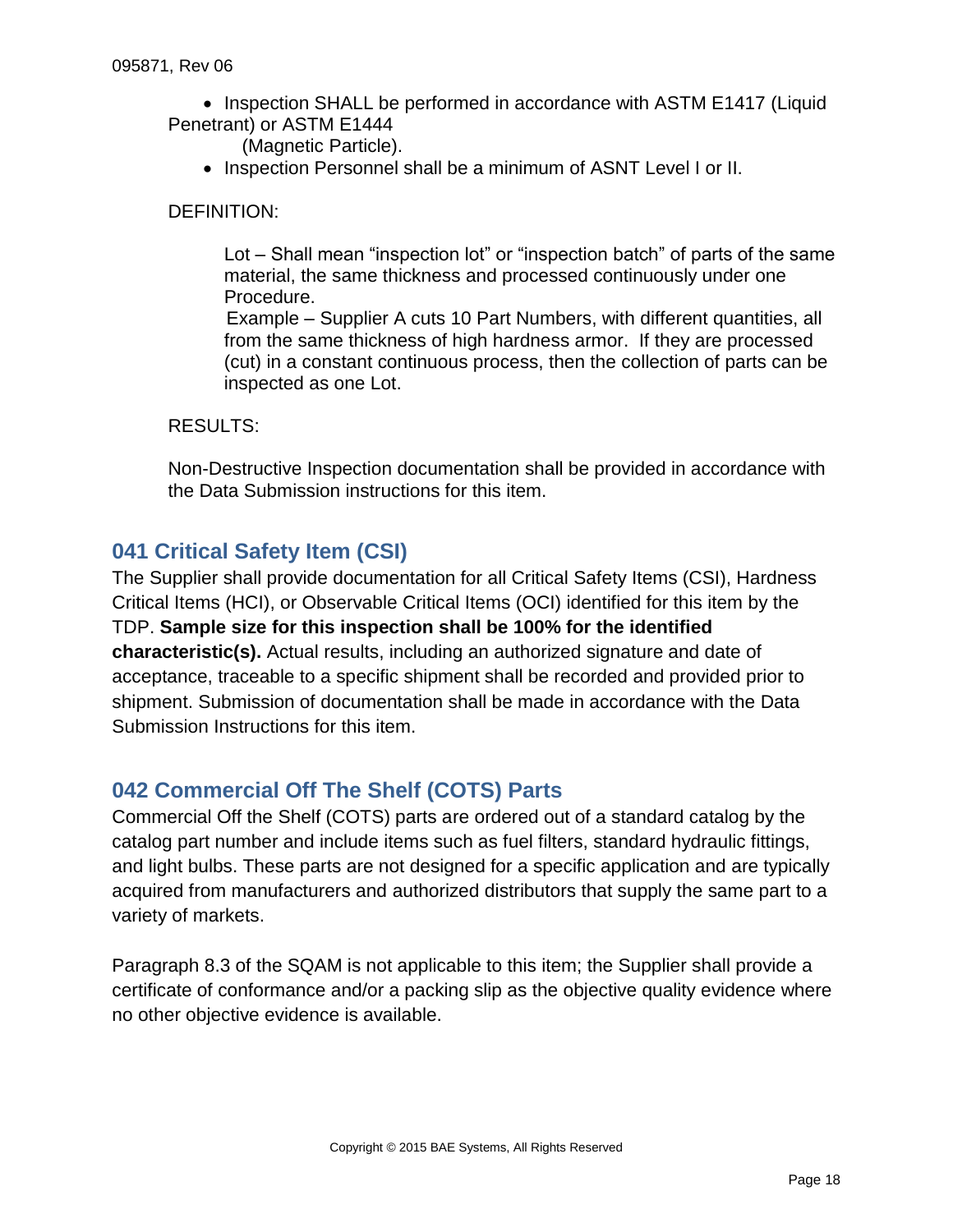# <span id="page-18-0"></span>**044 Packaging Instructions for Hardware Kits**

All hardware and small components kits shall be packaged, marked, and packed as follows unless other requirements are provided through the Purchasing Agreement.

The contents of this kit shall be packaged, identified, consolidated and packed per the instructions below. The BAE Systems Purchasing Order and/or Engineering Drawing provide the part numbers and quantities required for each kit. Packaging of this kit is to be accomplished through good commercial practices, and is intended to provide adequate protection of the kit(s) and the kit components during transit and handling as well as for short-term storage.

# <span id="page-18-1"></span>**A. Packaging**

**Cleanliness** – Items shall be free of dirt and other contaminants that would contribute to deterioration of the item.

**Preservation** – Bare steel surfaces shall be provided protection such as preservative coatings. Zinc plating or cadmium plating is not considered bare and will not require preservative protection. Items made from stainless steel material do not require preservative protection. When rubber items are unit packaged in quantities of more than one, the items shall be dusted with talcum (soapstone).

**Unit Package** – The unit packaging shall consist of an item of the same part number and the specified quantity per kit. Place the required item quantity in a close fitting poly bag as to keep package cube to a minimum. Use multiple bags per part when applicable. The minimum size bag shall be 3 x 4 inches; the bag shall be a minimum of 3-MIL thick. The bag shall be heat-sealed in a manner to keep the items contained within the bag. The trapped air volume in the bag shall be kept to a minimum to reduce package cube.

**Consolidation** – Consolidate the required unit packages for each specified part number into a poly bag, 6-MIL thick, or a snug fitting fiberboard carton (a fiberboard carton is preferred method). If a poly bag is used for consolidation, the weight shall not exceed 10 lb. A Packing List will be enclosed in each consolidated package detailing the contents, to include; the kit part number, and the part number, description, and quantity for each component included. The bag and/or carton size used for the specified kit shall be identical throughout the contract.

# <span id="page-18-2"></span>**B. Marking**

Each package used in this kit, shall identify the contents with the applicable part number, nomenclature, quantity, and kit number. For unit packaging see Label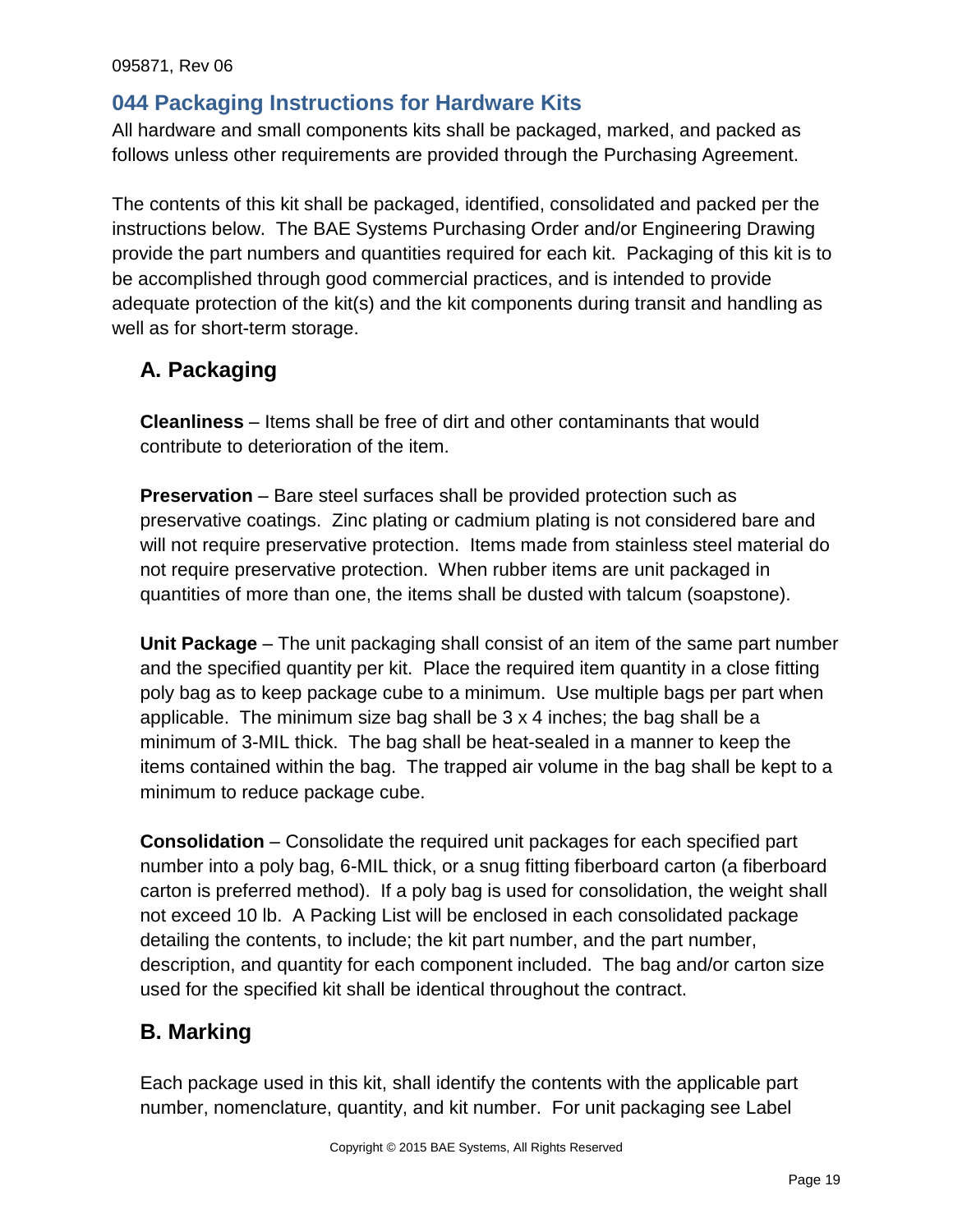Example A, and for consolidation packages see Label Example B. The markings for each pack can be printed on a label or applied directly on to the bag or carton. If a label is used it shall meet the requirements as outlined below, and if a label is used to identify a bag, the label may be heat-sealed in the bag along with the item(s). If the label is placed in the bag, the label identification must be able to be read from the exterior of the package. If a Packing List is enclosed in the package, the package is to be marked with "Packing List Enclosed", and is to be located in the same area and adjacent to where the kit identification is applied.

**Age Control** – Shelf-life markings shall be shown as part of the item identification data on unit packs, intermediate containers, exterior containers, and unpacked items. Shelf-life markings shall include the manufactured, cured, assembled or packed date (apply one date), and the expiration or inspect/test date, as appropriate. This information must appear on the unit package unless it is visible through a clear plastic bag, and on the intermediate and exterior container (only when unit pack is exterior container). When two or more unit packs of identical items are marked with different dates, the earliest date should be shown on the intermediate container. Exterior containers and multi-packs containing age control items shall be marked "CONTAINS SHELF-LIFE ITEMS).

- a. Non-extendable shelf-life items: manufactured (MFD) date, cured date, assembled date, packed date (subsistence only) (apply one date, as appropriate), and expiration (EXP) date. For items that contain rubber or synthetic elastomers, the expiration date shall be calculated from the cured date of the rubber/elastomer.
- b. Extendable shelf-life items: manufactured date, cured date, assembled date, packed date (subsistence only) (apply one date, as appropriate), and inspect/test (INSP/TEST) date. For items that contain rubber or synthetic elastomers, the inspect/test date shall be calculated from the cured date of the rubber/elastomer.

| EXAMPLE 1        | FXAMPLE 2                   | EXAMPLE 3                  |
|------------------|-----------------------------|----------------------------|
| (Non-extendable) | (Extendable)                | (Extendable)               |
| MFD DATE 10/10   | ASSEMBLED DATE 10/10        | CURED DATE 4Q09            |
| $EXP$ DATE 10/13 | <b>INSP/TEST DATE 10/13</b> | <b>INSP/TEST DATE 4Q11</b> |

# <span id="page-19-0"></span>**C. Labels**

All labels used shall meet or exceed the following requirements: pressure sensitive, water-resistant, size 2 x 2-1/2 inches (min). The part number, nomenclature, quantity, and kit number shall be in a stacked configuration, font size 12 to 14, black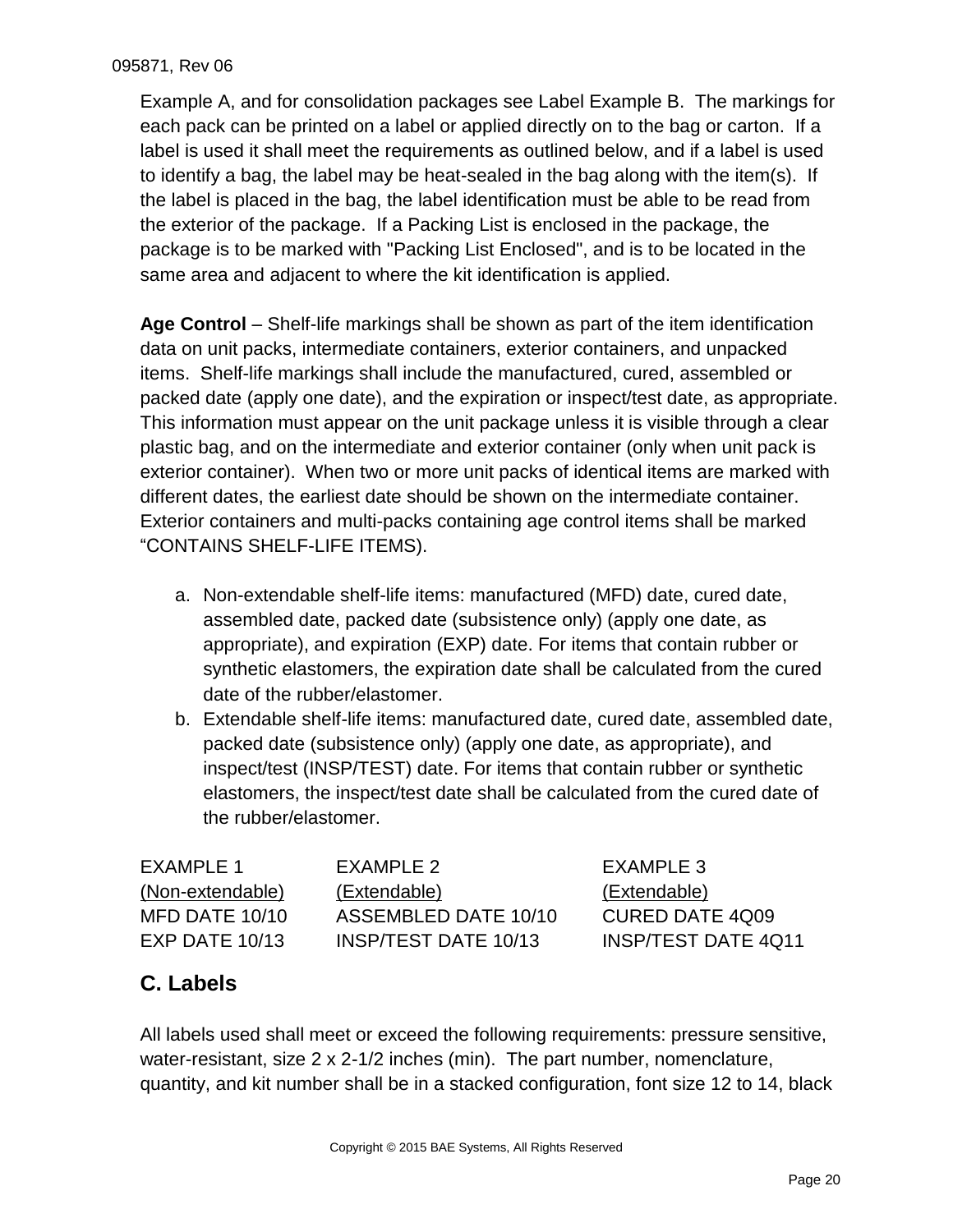ink on white label, and upper case letters. Direct printing on the bag is also acceptable.

# <span id="page-20-0"></span>**D. Packing**

Palletize and/or consolidate required kit quantities per contract schedule. Before stretch wrapping or banding, place fiberboard on four sides and top to further protect cartons from damage. The palletized load(s) shall be marked with the appropriate shipping address as specified in the Purchasing Agreement. Apply special handling marking "Do Not Stack".

| 57K12345-HDWRE-KIT     | 57K12345-HDWRE-KIT              |
|------------------------|---------------------------------|
| MS35338-38             | <b>HARDWARE KIT</b>             |
| <b>WASHER</b>          | 1 EACH                          |
| <b>12 EACH</b>         |                                 |
| <b>Example A</b>       | <b>Example B</b>                |
| <b>Unit Pack Label</b> | <b>Consolidation Pack Label</b> |

# <span id="page-20-1"></span>**045 MRB Authority**

MRB Authority is granted for the associated item number and the Supplier is authorized to perform repairs or disposition parts use-as-is so long as the disposition does not affect the form, fit, function, performance, or reliability of the part. The Supplier is required to keep records of all MRB activity related to this part for this Purchasing Agreement and shall make those records available to BAE Systems personnel upon request.

<span id="page-20-2"></span>The Supplier is **not** authorized to flow this authority to their sub-tier suppliers.

# **047 Data Submission Instructions**

All data submissions for this item, unless otherwise specified, shall be submitted electronically, with the exception of Louisville and Minneapolis. The email subject line should include the relevant Purchasing Agreement number and part number. Paperwork does not need to be shipped with the product.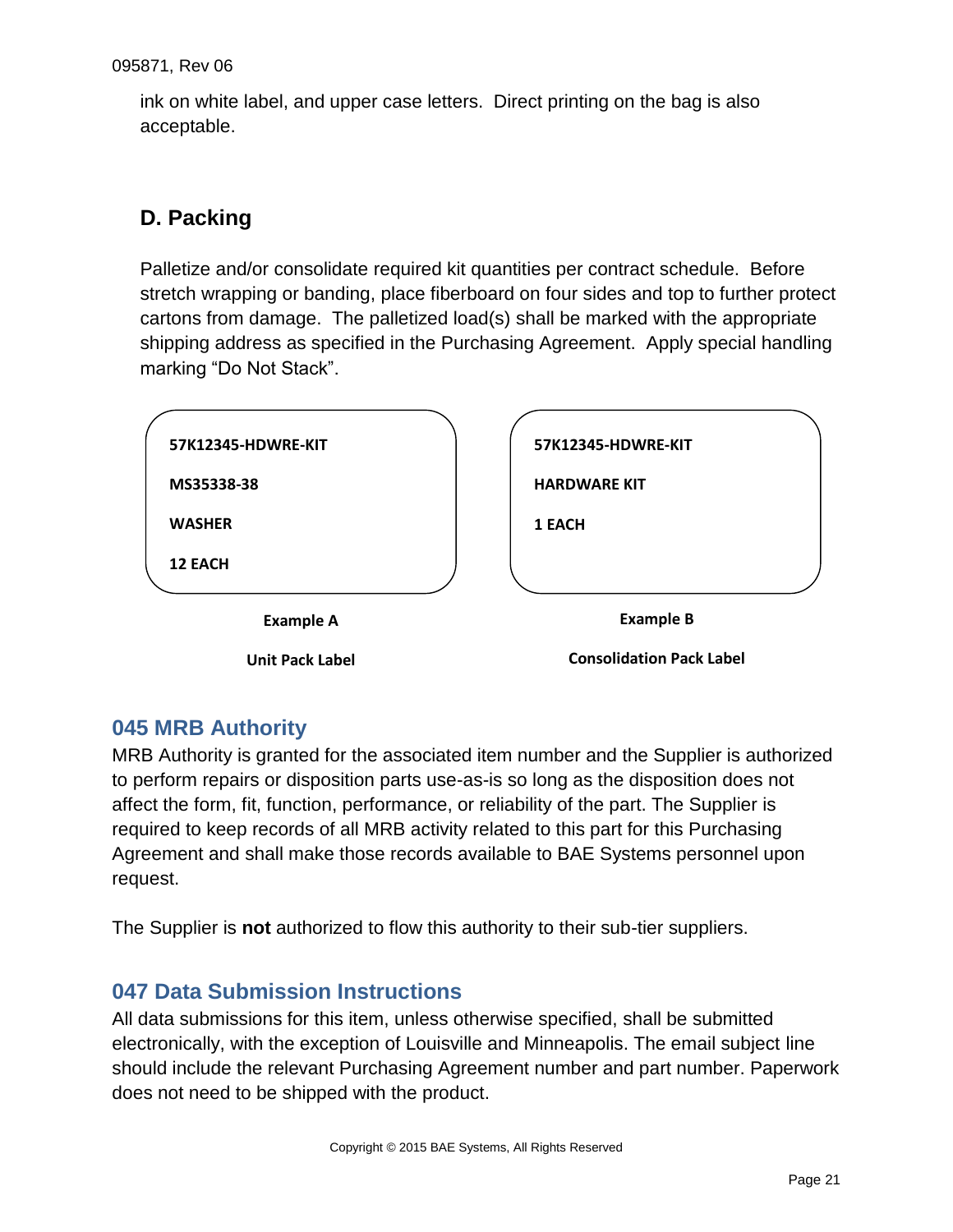For Louisville and Minneapolis, all data submissions shall be packaged in a separate envelope clearly marked "Certifications". This envelope shall be placed inside of the shipping container with the parts. For shipments with multiple containers of the same product, the envelope will be located in Box 1 of the delivery. In addition, do not include data submissions with certified parts or with parts which have completed source inspection.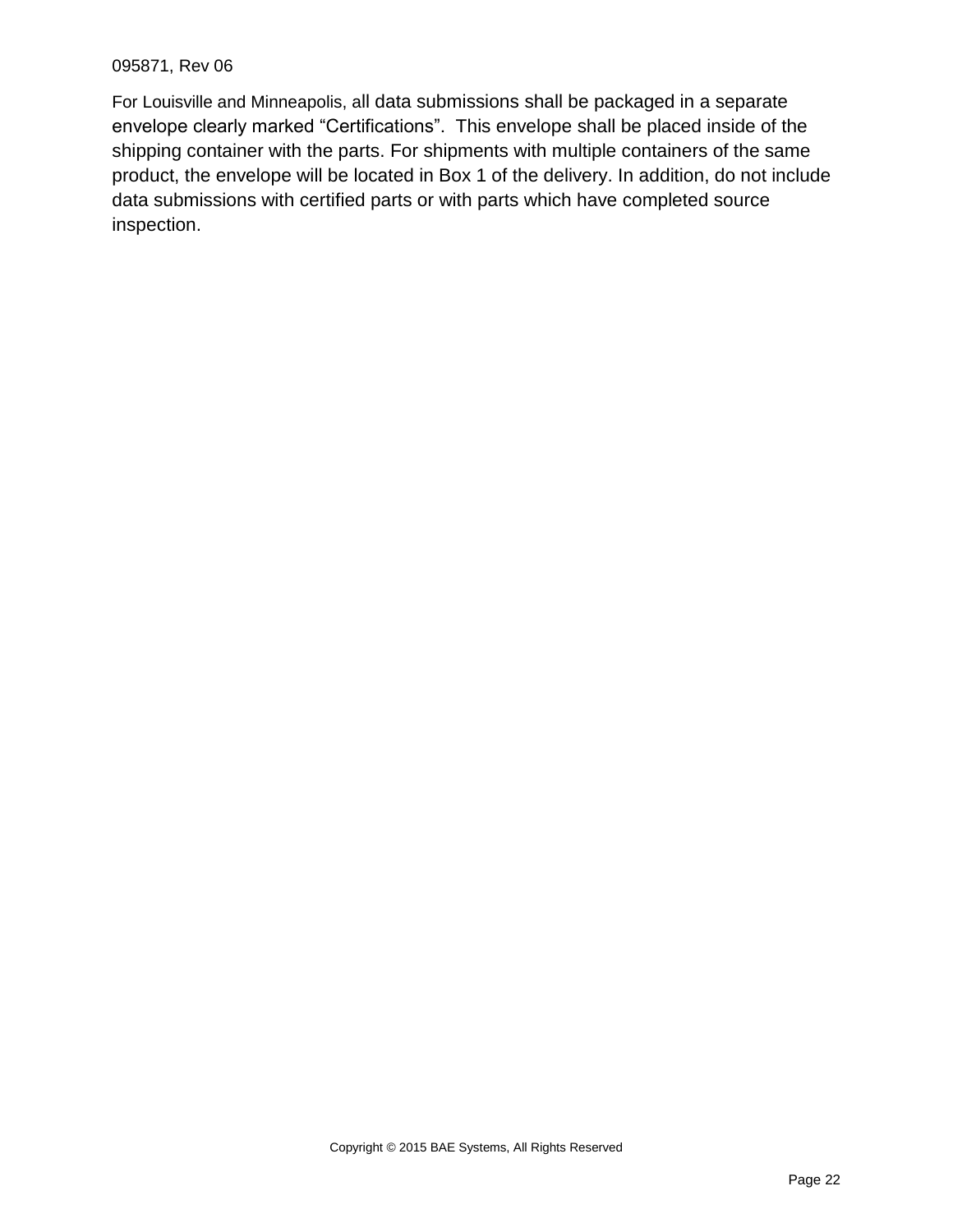Please see the following for the respective site you will be shipping to:

- a. Anniston, AL [sqa.anniston@baesystems.com.](mailto:sqa.anniston@baesystems.com)
- b. Louisville, KY– [sqa-admin.minneapolis@baesystems.com](mailto:sqa-admin.minneapolis@baesystems.com)
- c. Minneapolis, MN [sqa-admin.minneapolis@baesystems.com](mailto:sqa-admin.minneapolis@baesystems.com)
- d. Santa Clara, CA [pqasc.landa@baesystems.com](mailto:pqasc.landa@baesystems.com)
- e. Sterling Heights, MI [sqasterlinghts.pands@baesystems.com](mailto:sqasterlinghts.pands@baesystems.com)
- f. York, PA [pqayork.landa@baesystems.com](mailto:pqayork.landa@baesystems.com)
- g. Aiken, SC [sqaaiken.pands@baesystems.com](mailto:sqaaiken.pands@baesystems.com)

### <span id="page-22-0"></span>**055 AQL 1.0**

This item requires inspection at AQL 1.0 to the C=0 Sampling Plan defined in SQAM paragraph 8.3 for all major drawing characteristics. Major drawing characteristics are dimensions with a total tolerance of ≤.010 or where the characteristic is identified as a "major" by a drawing note or SQAP/QAP/QAR

### <span id="page-22-1"></span>**056 100% Inspection**

This item requires 100% inspection of all critical drawing characteristics. Critical characteristics are any dimensions with a total tolerance of ≤.001 or where the characteristic is identified as a "critical" by a drawing note or SQAP/QAP/QAR.

### <span id="page-22-2"></span>**057 PPAP-Level 2**

The Supplier shall complete a PPAP in accordance with Level 2 of the Production Part Approval Process (PPAP) manual and shall submit the following to BAE Systems for approval:

Design Record Engineering Change Documents (if applicable) Dimensional Results with ballooned drawing (all characteristics, including drawing notes, numbered) Photograph of the part marking Material, Performance Test Results Qualified Laboratory Documentation Appearance Approval Report (if applicable) Sample Product Part Submission Warrant (PSW)

All other requirements of the PPAP shall be completed, retained on file, and made available to BAE Systems upon request.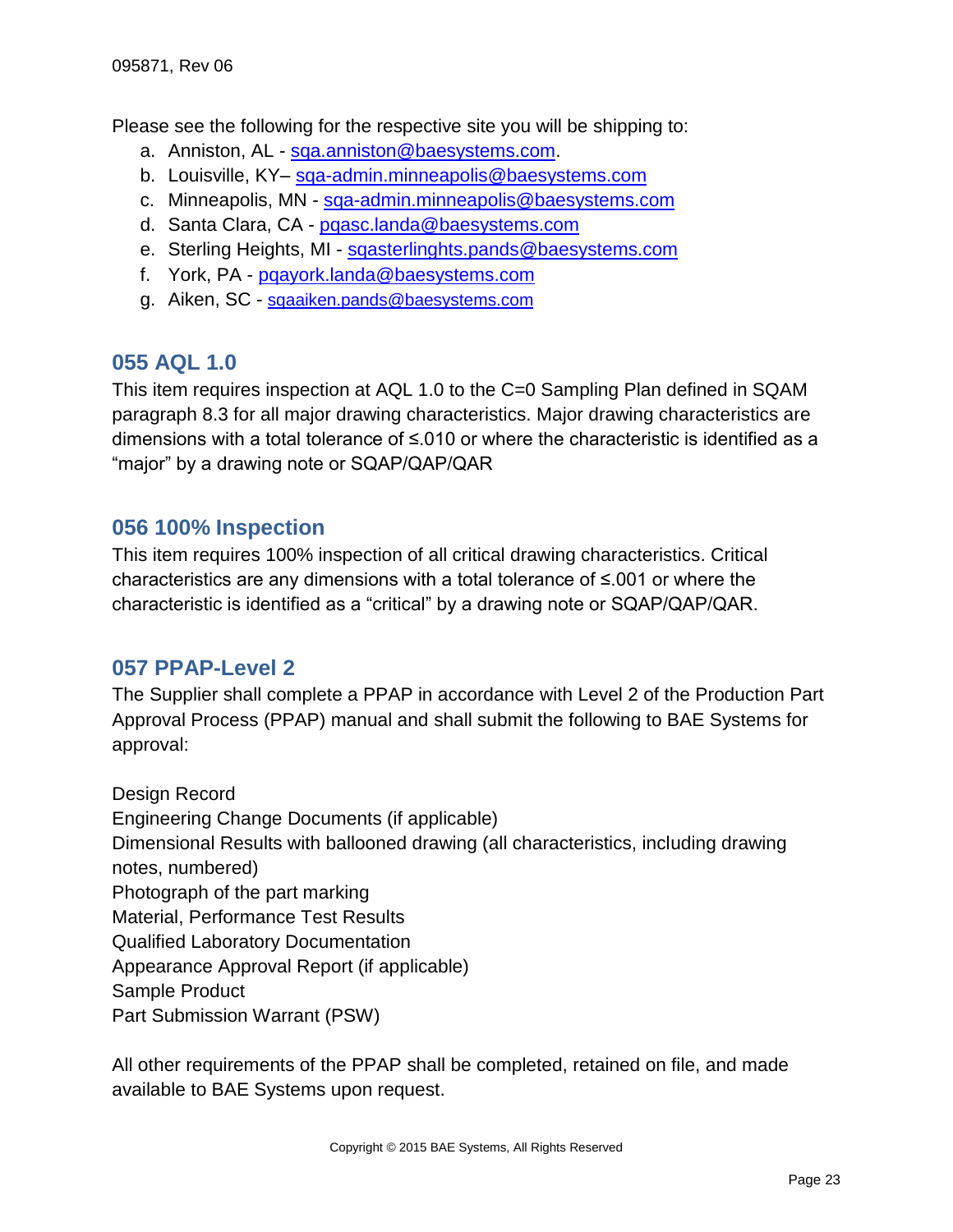The Supplier shall not ship product to BAE Systems prior to receipt of a signed/approved PSW. Product shipped in advance of PPAP approval shall be subject to rejection.

Process or product changes require PPAP resubmission. Notification to BAE Systems prior to changes is essential as additional audits or supplier identification may be required prior to resubmission; such changes are to be communicated to your BAE Systems Procurement or Quality contact via the Product/Process Change Request (Form 1310). Process or product changes are defined as changes in the processing of the product that could affect its ability to meet design, durability, and reliability requirements, including:

- Use of a process or material other than those which were previously approved,
- Production from new or modified tools (except perishable tools), dies, molds, patterns, etc., including additional or replacement tooling,
- Production following any refurbishment or rearrangement of existing tooling or equipment,
- Production from tooling and equipment transferred from another manufacturing site,
- Change of a supplier for parts or services (e.g. heat treating, plating, welding),
- Break in production or product produced after tooling has been inactive for volume production for 24 months or more,
- Any change in material, including not only raw material but also chemical compounds or processes (i.e. paints, adhesives, sealers, lubricants, plating, heat treat processes, etc.) which become part of the finished product; this includes changing to an engineering approved alternative material or any change in the sequence of operations,
- Upon request of BAE Systems' Purchasing or Quality representative.

# <span id="page-23-0"></span>**058 PPAP-Level 3**

The Supplier shall complete a PPAP in accordance with Level 3 of the Production Part Approval Process (PPAP) manual and shall submit the following to BAE Systems for approval:

Design Record Engineering Change Documents (if applicable) Customer Engineering Approval (if required) Design FEMA Process Flow Diagrams Process FEMA Control Plan Measurement System Analysis Studies Dimensional Results with ballooned drawing (all characteristics, including drawing notes, numbered) Photograph of the part marking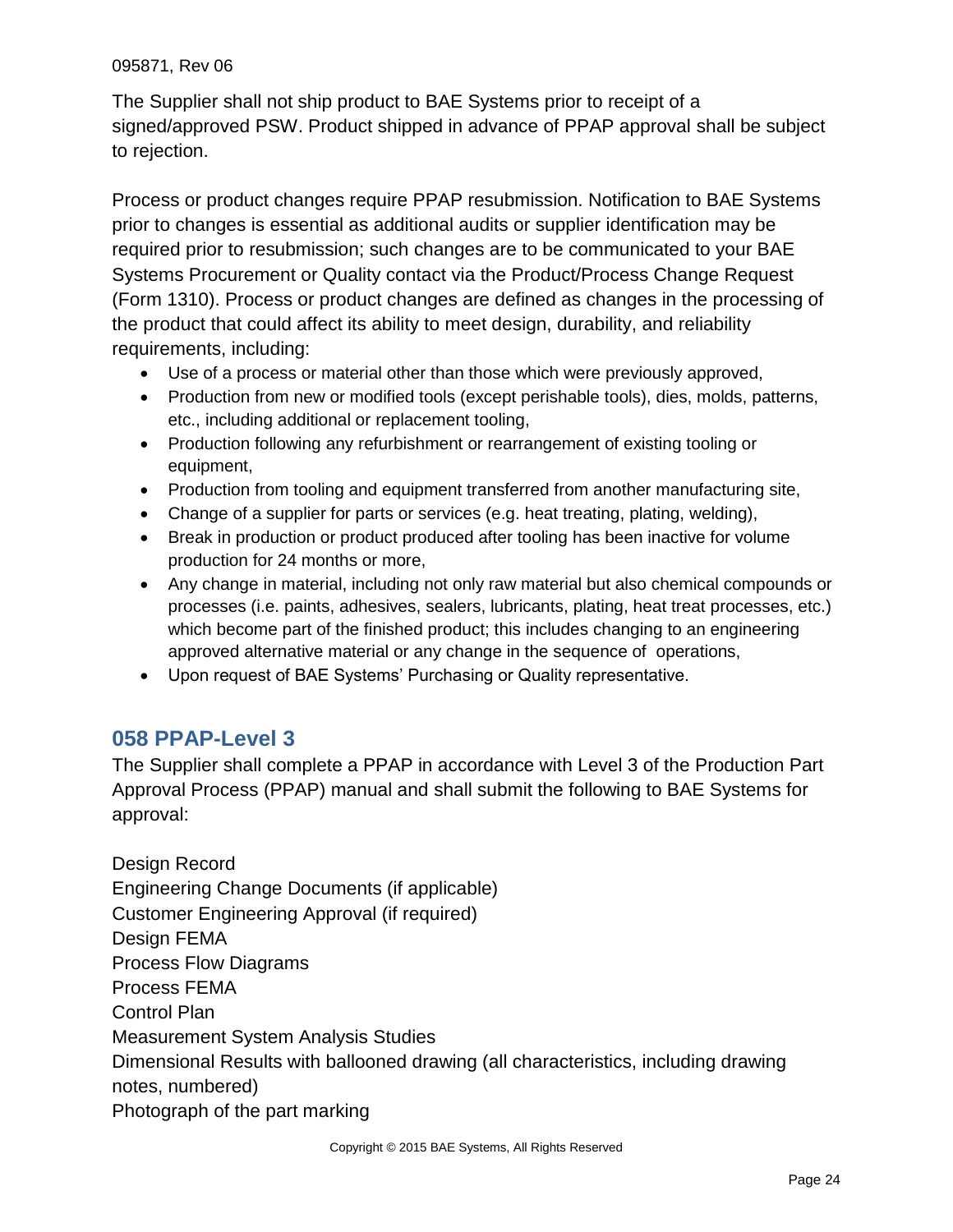Material, Performance Test Results Initial Process Studies Qualified Laboratory Documentation Appearance Approval Report (if applicable) Sample Product Records of Compliance Part Submission Warrant (PSW)

All other requirements of the PPAP shall be completed, retained on file, and made available to BAE Systems upon request.

The Supplier shall not ship product to BAE Systems prior to receipt of a signed/approved PSW. Product shipped in advance of PPAP approval shall be subject to rejection.

Process or product changes require PPAP resubmission. Notification to BAE Systems prior to changes is essential as additional audits or supplier identification may be required prior to resubmission; such changes are to be communicated to your BAE Systems Procurement or Quality contact via the Product/Process Change Request (Form 1310). Process or product changes are defined as changes in the processing of the product that could affect its ability to meet design, durability, and reliability requirements, including:

- Use of a process or material other than those which were previously approved,
- Production from new or modified tools (except perishable tools), dies, molds, patterns, etc., including additional or replacement tooling,
- Production following any refurbishment or rearrangement of existing tooling or equipment,
- Production from tooling and equipment transferred from another manufacturing site,
- Change of a supplier for parts or services (e.g. heat treating, plating, welding),
- Break in production or product produced after tooling has been inactive for volume production for 24 months or more,
- Any change in material, including not only raw material but also chemical compounds or processes (i.e. paints, adhesives, sealers, lubricants, plating, heat treat processes, etc.) which become part of the finished product; this includes changing to an engineering approved alternative material or any change in the sequence of operations,
- <span id="page-24-0"></span>Upon request of BAE Systems' Purchasing or Quality representative.

# **059 PPAP-Level 4-Predefined Requirements**

The Supplier shall complete a PPAP in accordance with Level 4 of the Production Part Approval Process (PPAP) manual and shall submit the following to BAE Systems for approval: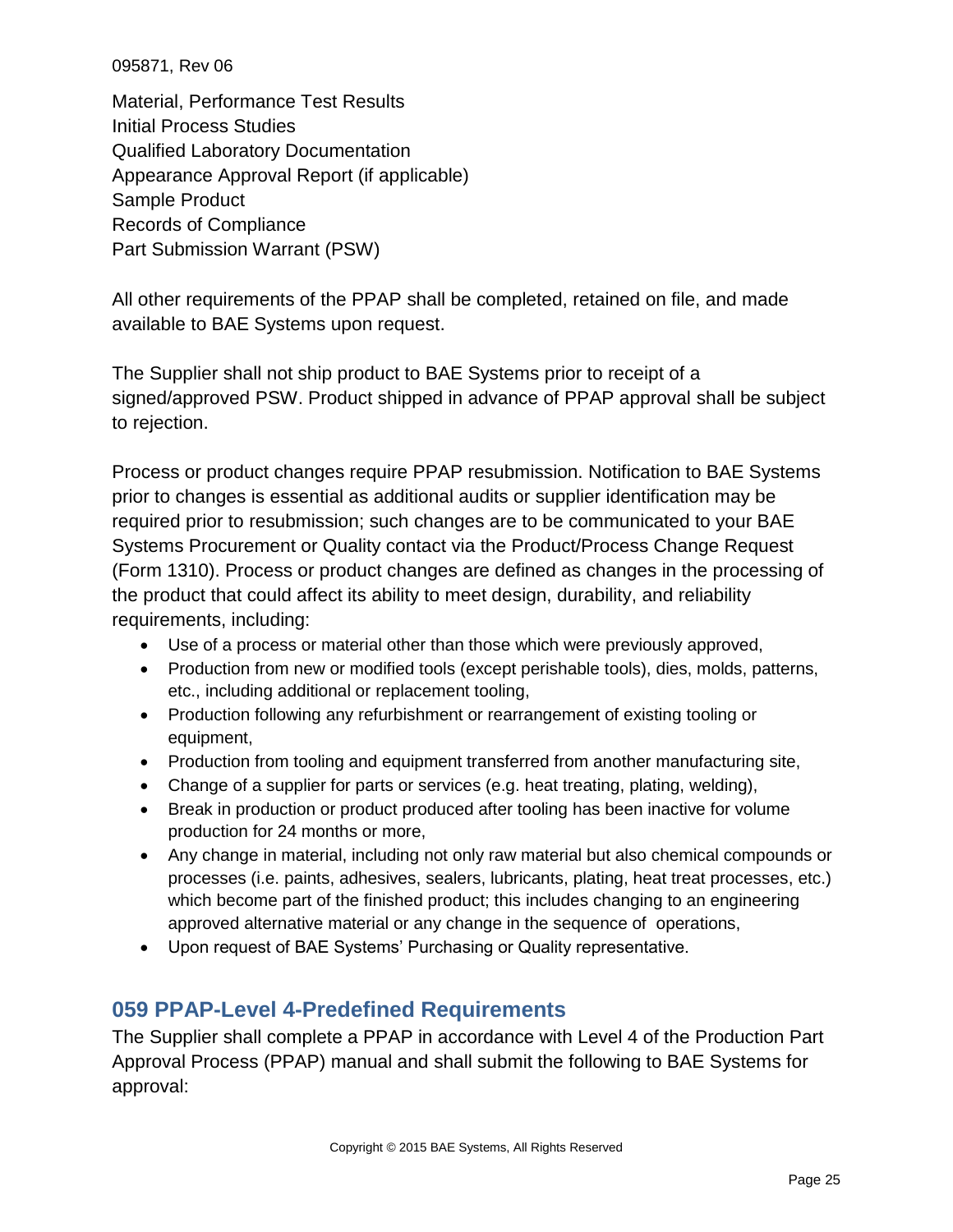Dimensional Results with ballooned drawing (all characteristics, including drawing notes, numbered) Photograph of the part marking Process Certifications Material, Performance Test Results Part Submission Warrant (PSW)

All other requirements of the PPAP are waived for this order and do not need to be completed.

The Supplier shall not ship product to BAE Systems prior to receipt of a signed/approved PSW. Product shipped in advance of PPAP approval shall be subject to rejection.

Process or product changes require PPAP resubmission. Notification to BAE Systems prior to changes is essential as additional audits or supplier identification may be required prior to resubmission; such changes are to be communicated to your BAE Systems Procurement or Quality contact via the Product/Process Change Request (Form 1310). Process or product changes are defined as changes in the processing of the product that could affect its ability to meet design, durability, and reliability requirements, including:

- Use of a process or material other than those which were previously approved,
- Production from new or modified tools (except perishable tools), dies, molds, patterns, etc., including additional or replacement tooling,
- Production following any refurbishment or rearrangement of existing tooling or equipment,
- Production from tooling and equipment transferred from another manufacturing site,
- Change of a supplier for parts or services (e.g. heat treating, plating, welding),
- Break in production or product produced after tooling has been inactive for volume production for 24 months or more,
- Any change in material, including not only raw material but also chemical compounds or processes (i.e. paints, adhesives, sealers, lubricants, plating, heat treat processes, etc.) which become part of the finished product; this includes changing to an engineering approved alternative material or any change in the sequence of operations,
- Upon request of BAE Systems' Purchasing or Quality representative.

# <span id="page-25-0"></span>**060 PPAP-Level 4-Unique Requirements**

The Supplier shall complete a PPAP in accordance with Level 4 of the Production Part Approval Process (PPAP) manual and shall submit requirements as specified in the PPAP Requirements Checklist included as part of the Purchasing Agreement. All other requirements of the PPAP shall be completed, retained on file, and made available to BAE Systems upon request. Inspection data shall be accompanied by a ballooned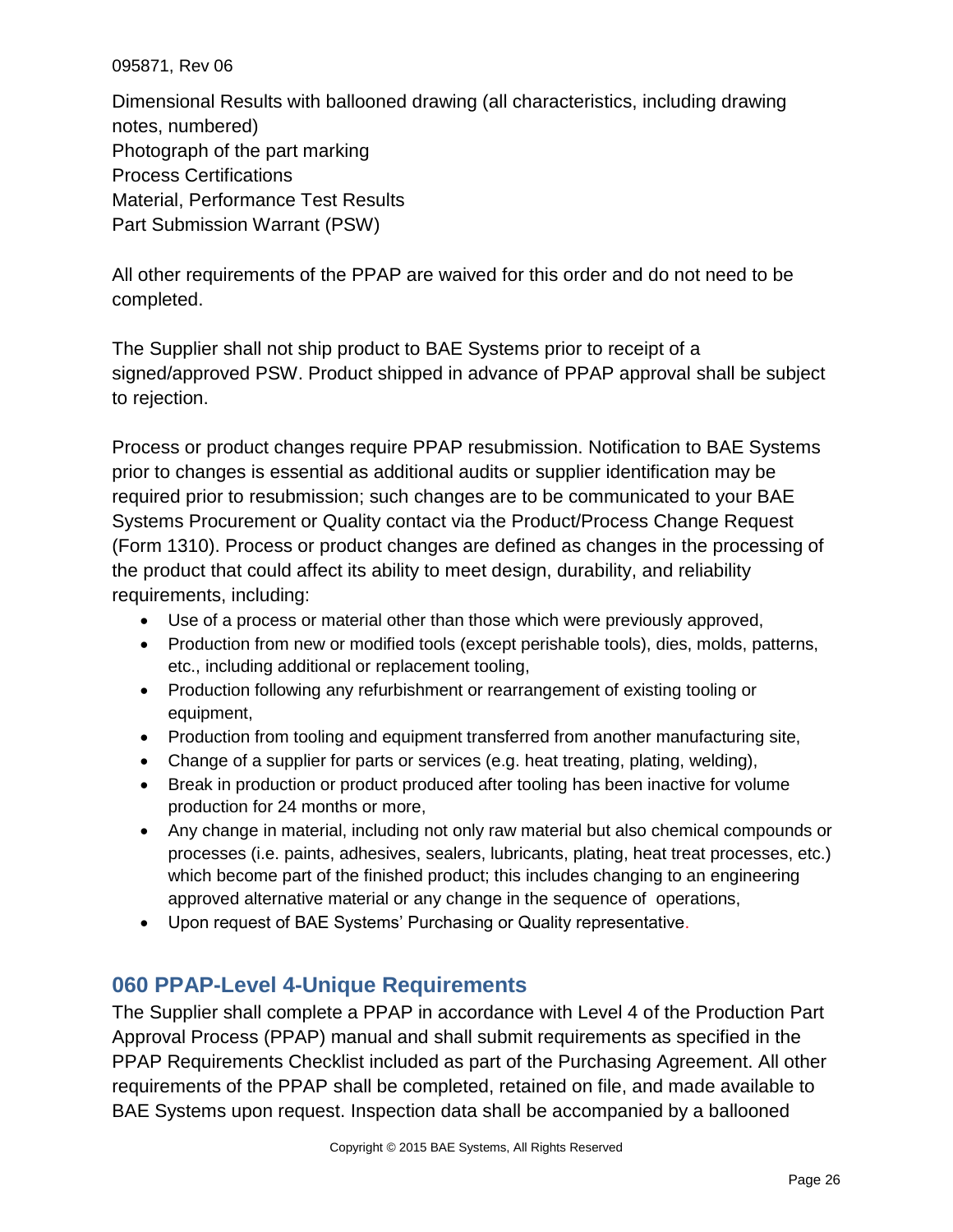drawing (all characteristics, including drawing notes, numbered) and a photograph of the part marking.

The Supplier shall not ship product to BAE Systems prior to receipt of a signed/approved PSW. Product shipped in advance of PPAP approval shall be subject to rejection.

Process or product changes require PPAP resubmission. Notification to BAE Systems prior to changes is essential as additional audits or supplier identification may be required prior to resubmission; such changes are to be communicated to your BAE Systems Procurement or Quality contact via the Product/Process Change Request (Form 1310). Process or product changes are defined as changes in the processing of the product that could affect its ability to meet design, durability, and reliability requirements, including:

- Use of a process or material other than those which were previously approved,
- Production from new or modified tools (except perishable tools), dies, molds, patterns, etc., including additional or replacement tooling,
- Production following any refurbishment or rearrangement of existing tooling or equipment,
- Production from tooling and equipment transferred from another manufacturing site,
- Change of a supplier for parts or services (e.g. heat treating, plating, welding),
- Break in production or product produced after tooling has been inactive for volume production for 24 months or more,
- Any change in material, including not only raw material but also chemical compounds or processes (i.e. paints, adhesives, sealers, lubricants, plating, heat treat processes, etc.) which become part of the finished product; this includes changing to an engineering approved alternative material or any change in the sequence of operations,
- Upon request of BAE Systems' Purchasing or Quality representative.

# <span id="page-26-0"></span>**061 PPAP-Level 5**

The Supplier shall complete a PPAP in accordance with Level 5 of the Production Part Approval Process (PPAP) manual and shall retain all documentation at their facility. Inspection data shall be accompanied by a ballooned drawing (all characteristics, including drawing notes, numbered) and a photograph of the part marking. The documentation shall be made available to BAE Systems upon request.

# <span id="page-26-1"></span>**062 CARC Paint Marking**

All parts large enough to be individually marked shall be marked with the name or logo of the painter and the date or lot identification on which the parts were painted. If the Supplier paints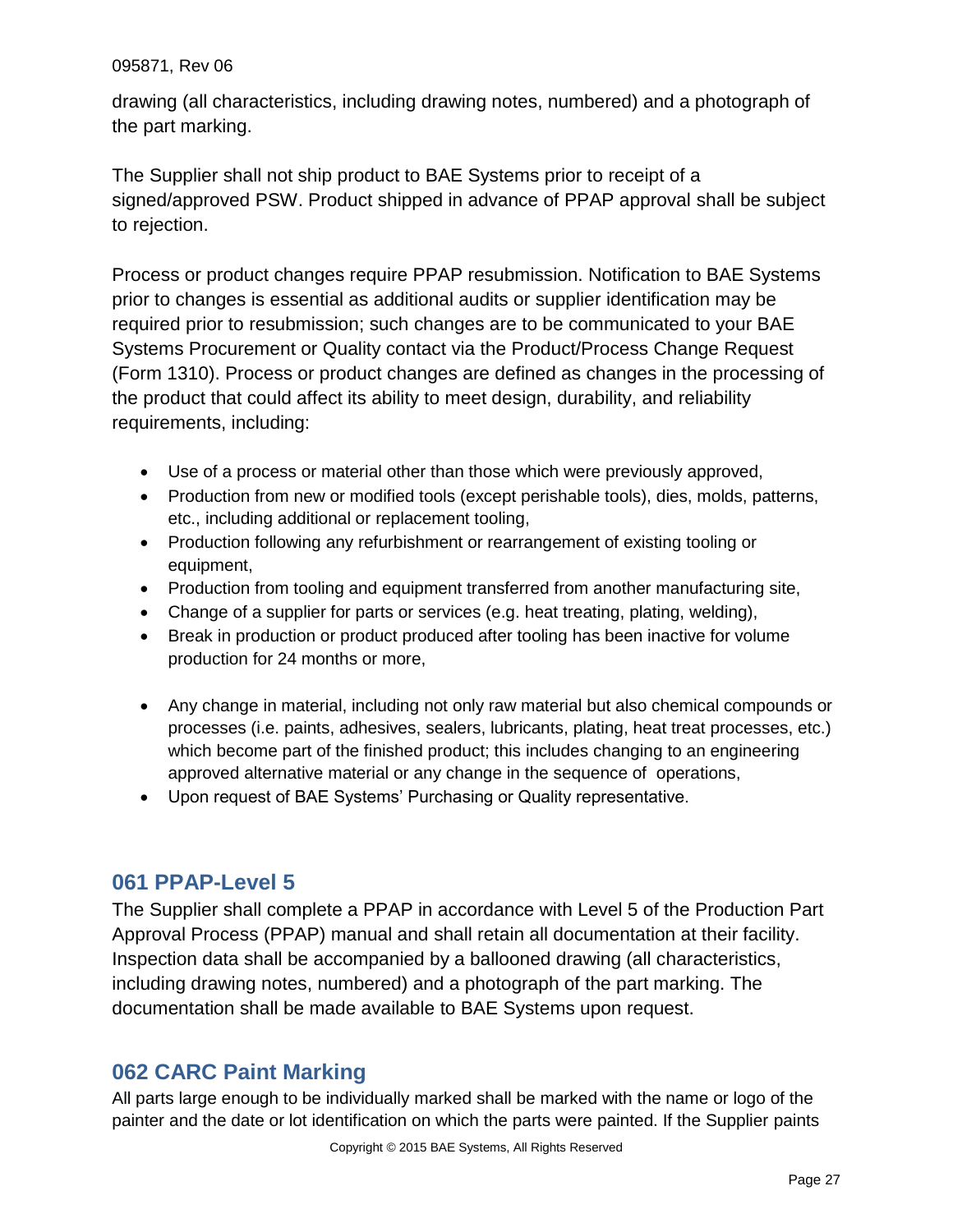the parts, only the date on which the parts are painted is required. Marking shall be ink stamped in a contrasting color with the size and font at the discretion of the supplier. Items too small to be individually marked shall have this information marked on the packaging.

Example: ABC Finishing Company 1/1/2012

### <span id="page-27-0"></span>**064 York CAGE Code**

<span id="page-27-1"></span>The CAGE code to be marked on this part is 06085.

### **065 Santa Clara CAGE Code**

<span id="page-27-2"></span>The CAGE code to be marked on this part is 80212.

### **066 Anniston CAGE Code-Aftermarket Spares**

<span id="page-27-3"></span>The CAGE code to be marked on this part is 076M6.

### **067 Anniston CAGE Code-Forge Facility**

<span id="page-27-4"></span>The CAGE code to be marked on this part is 05386.

### **081 Counterfeit Electronic Parts Prevention Plan**

A Counterfeit Electronic Part is an Electronic Part that is: (1) an unauthorized copy or substitute that has been identified, marked, and/or altered by a source other that the Original Component Manufacturer (OCM) or Authorized Distribution Chain and has been misrepresented to be an OCM's authorized Electronic Part; and/or (2) previously used Electronic Parts that are misrepresented as being "new" when provided. The Supplier is responsible to prevent counterfeit materials from being provided to BAE Systems. To that end, the Supplier shall:

- Obtain Electronic Parts only from the OCM or their Authorized Distribution **Chain**
- Obtain written authorization from BAE Systems prior to purchasing parts from any source other than the OCM or their Authorized Distribution Chain (i.e. Independent Distributors)
- Verify parts obtained from Independent Distributors through in-house or thirdparty testing/inspection or through supplied certificates of authenticity/origin to determine authenticity; documentation must be retained on file and provided upon request to BAE Systems